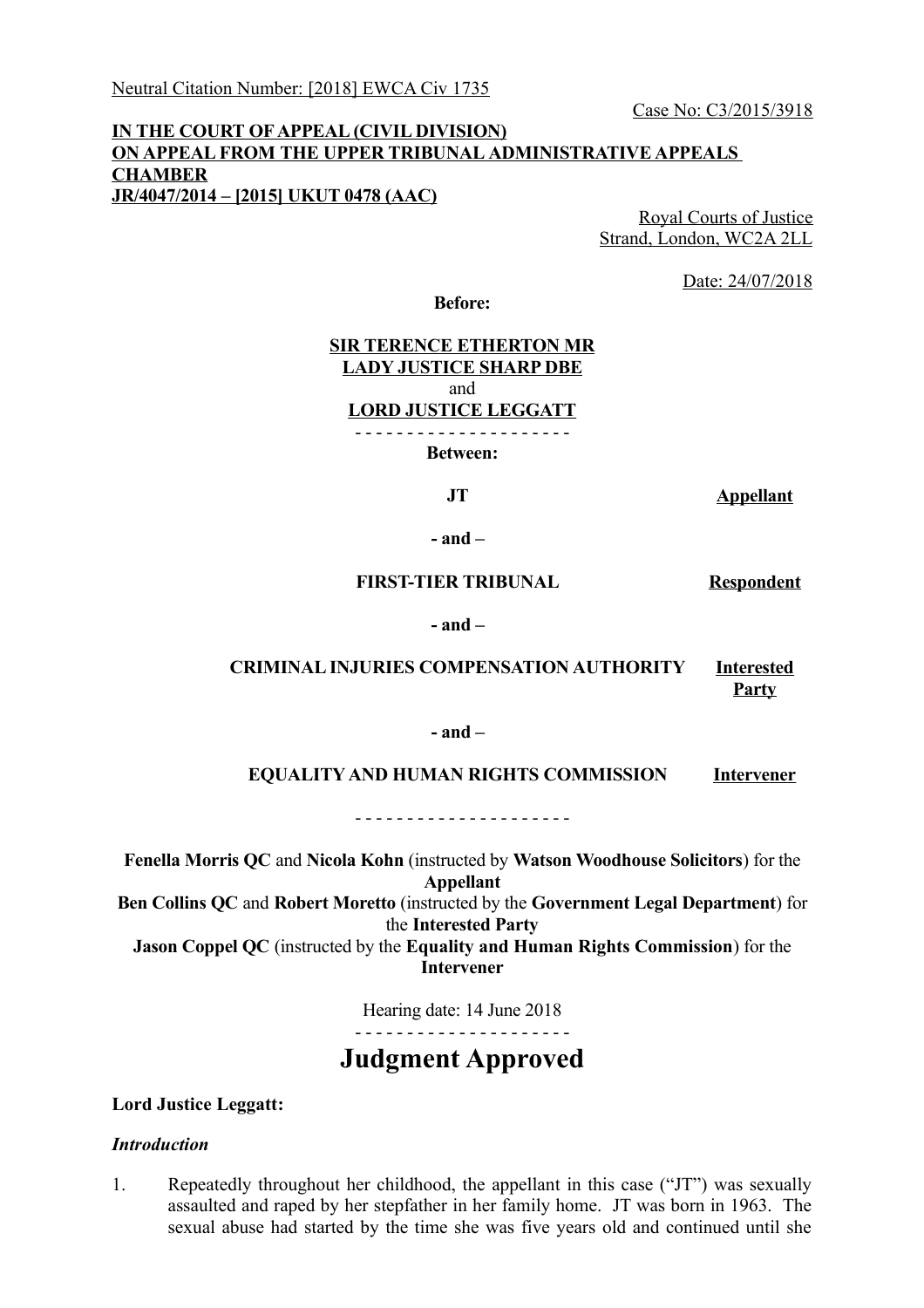was aged 17 (in 1979). Many years later JT's stepfather was prosecuted for these crimes. He was charged with eight offences: one of rape, three offences of indecent assault and three offences of indecency with a child. At a trial in November 2012 he was convicted on all counts and sentenced to 14 years' imprisonment.

- 2. There is a statutory scheme under which victims of crimes of violence, including sexual violence, who satisfy certain conditions are entitled to receive from the state an award of compensation for their injuries. In December 2012 JT applied for compensation under this scheme. Her application was rejected on the basis of a rule which has become known as the 'same roof' rule. This rule states that an award will not be made in respect of a criminal injury sustained before 1 October 1979 "if, at the time of the incident giving rise to that injury, the applicant and the assailant were living together as members of the same family." All the offences committed against JT were committed before 1 October 1979 and, throughout the period when her stepfather raped and sexually assaulted her, they were living together as members of the same family. JT was told that, because of that fact, no award of compensation will be made to her.
- 3. By contrast with JT, a relative of hers who gave evidence at the criminal trial has received an award of compensation under the criminal injuries scheme of £1,000 in respect of two incidents of indecent assault by JT's stepfather. Both incidents occurred before 1 October 1979 but, unlike JT, the relative was not barred from receiving compensation by the 'same roof' rule because she was not living as a member of the same family as her assailant when the incidents occurred.
- 4. In this appeal JT contends that the decision to reject her application for an award of compensation because of the 'same roof' rule was incompatible with article 14 of the European Convention for the Protection of Human Rights and Fundamental Freedoms (the "Convention"), as incorporated into UK law by the Human Rights Act 1998, and was therefore unlawful. Article 14 requires the Convention rights to be secured "without discrimination". The central argument made on JT's behalf is that, in arranging for payments of compensation to persons who sustained injuries from serious crimes of violence before 1 October 1979, it is arbitrary and contrary to article 14 to draw a distinction between those who were living as a member of the same family as their assailant and those who were not, and to allow only persons who were not living as a member of the assailant's family to claim compensation. JT's case is supported by the Equality and Human Rights Commission, which has intervened in the proceedings.
- 5. JT's case is opposed by the Criminal Injuries Compensation Authority ("CICA"). CICA contends that article 14 of the Convention is not applicable in this case because JT's complaint of discrimination does not fall within the ambit of any Convention right and/or because JT has not been treated differently on a ground prohibited by article 14. CICA also argues that there has anyway been no violation of article 14 as the difference in treatment of which JT complains is objectively justifiable.
- 6. Before addressing the issues in dispute, I will outline the history of the 'same roof' rule and put it in the wider context of the law governing compensation of criminal injuries.

## *The original scheme*

7. The first scheme which provided compensation to victims of crime in Great Britain was introduced in 1964. It was not established by an Act of Parliament but under the Crown's prerogative powers. Payments made under the scheme were made *ex gratia*.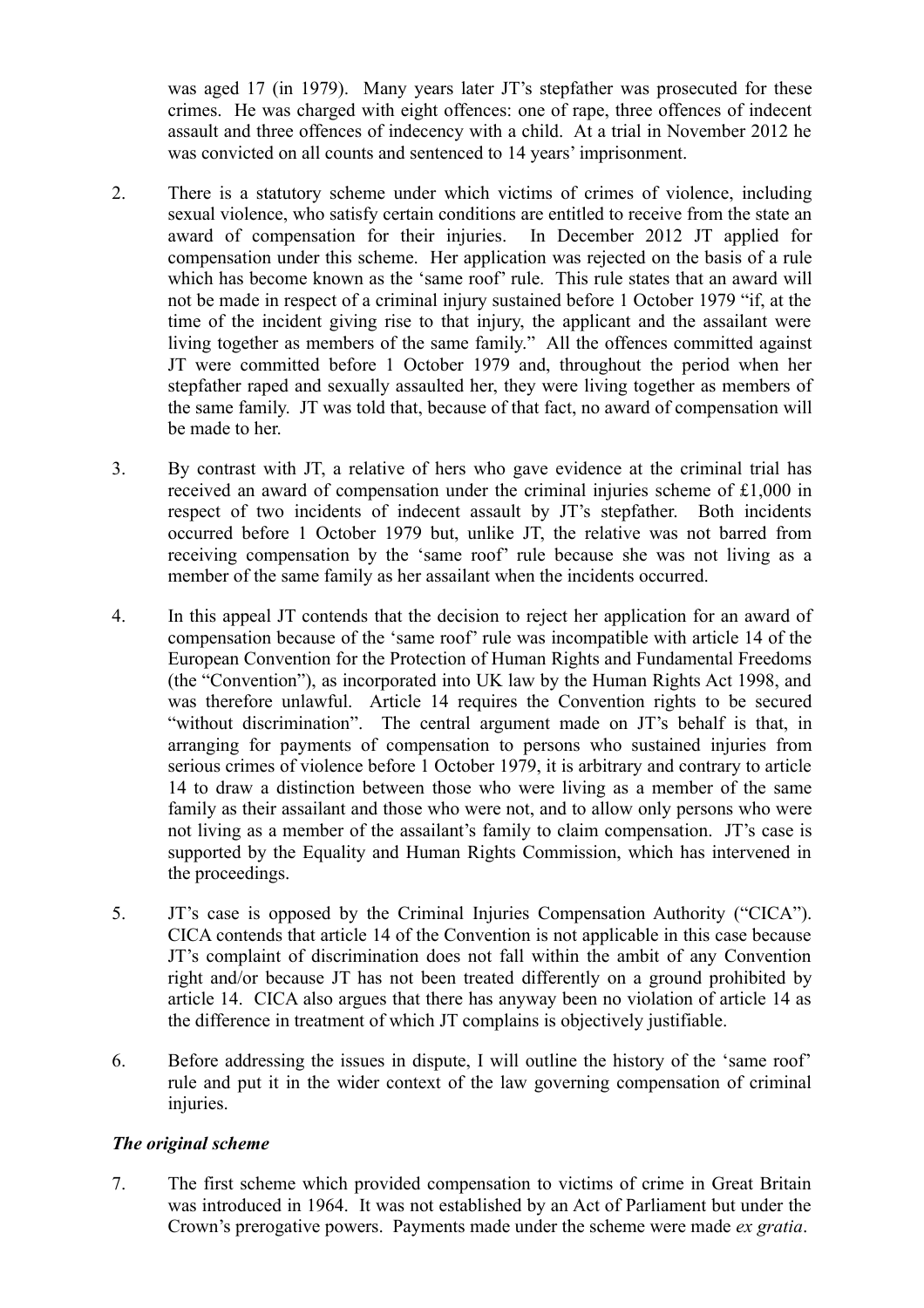8. The 1964 scheme included these provisions:

"6. The Board will scrutinise with particular care all applications in respect of sexual offences or other offences arising out of a sexual relationship, in order to determine whether there was any responsibility, either because of provocation or otherwise, on the part of the victim …

7. Offences committed against a member of the offender's family living with him at the time will be excluded altogether."

9. Explaining the new scheme to the House of Commons on 5 May 1964, the Home Secretary, Mr Henry Brooke, noted that the idea that the victims of crimes should be compensated by state action was comparatively recent. He emphasised the experimental nature of the proposed scheme and the fact that nobody could tell how many claims there would be. He explained the decision to exclude offences committed against a member of the offender's family living with him at the time of the offence in this way:

> "We feel that the difficulties in clearly establishing the facts and ensuring that the compensation does not, in the end, benefit the offender are so great that these offences should be excluded, at least from an experimental scheme."

10. In winding up the debate, the Joint Under-Secretary of State for the Home Department, Ms Mervyn Pike, gave this further elucidation:

> "This part of the scheme was intended primarily to exclude an attack by a husband on a wife, or vice versa, where compensation might benefit the offender, and where the facts would be difficult to ascertain."

No mention was made in the debate of the position of children who might be the victims of a sexual assault or other crimes committed by a family member living with them at the time.

## *The 1979 reform*

11. In 1979 a new compensation scheme was introduced which made a substantial change to the 'same roof' rule. Para 8 of the 1979 scheme provided:

> "Where the victim and any person responsible for the injuries which are the subject of the application (whether the person actually inflicted them or not) were living in the same household at the time of the injuries as members of the same family, compensation will be paid only where –

> (a) the person responsible has been prosecuted in respect of the offence, except where the Board consider that there are practical, technical or other good reasons why a prosecution has not been brought; and

> (b) the injury was one for which compensation … of not less than £500 would be awarded; and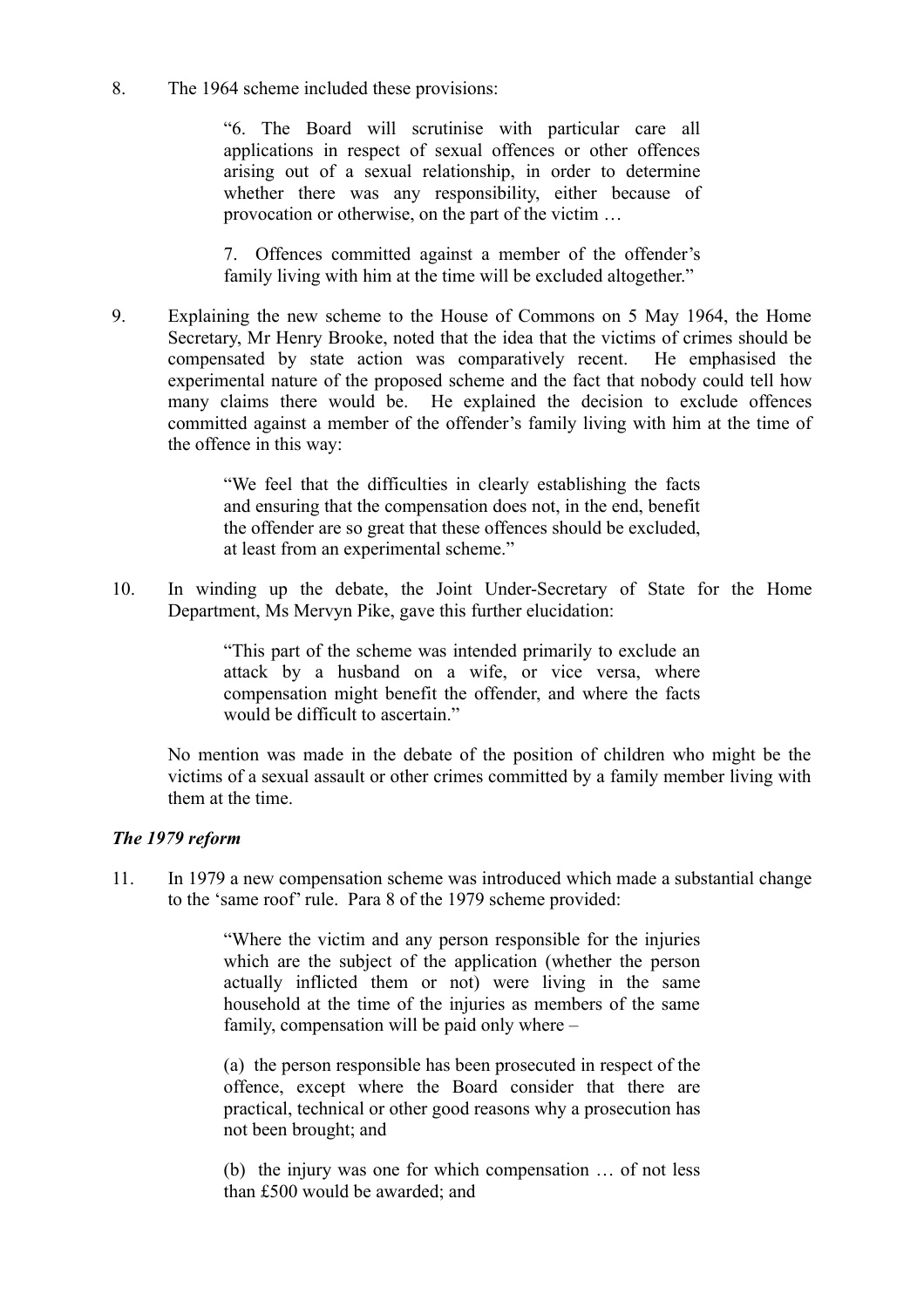(c) in the case of violence between adults in the family, the Board are satisfied that the person responsible and the applicant stopped living in the same household before the application was made and seem unlikely to live together again; and

(d) in the case of an application under this para by or on behalf of a minor, i.e. a person under 18 years of age, the Board are satisfied that it would not be against the minor's interests to make a full or reduced award."

12. The 1979 scheme applied only to injuries incurred on or after 1 October 1979 (see para 25 of the scheme). Applications in respect of injuries incurred before that date continued to be dealt with under the previous scheme (ibid) which contained the original version of the 'same roof' rule.

## *The Compensation Convention*

- 13. In 1983 the Council of Europe adopted the European Convention on the Compensation of Victims of Violent Crimes. The United Kingdom ratified this Convention on 7 February 1990 and it entered into force for the UK on 1 June 1990.
- 14. Article 2 of the Compensation Convention imposes an obligation on a contracting state, when compensation is not fully available from other sources, to contribute to compensate "those who have sustained serious bodily injury or impairment of health directly attributable to an intentional crime of violence." The Explanatory Report makes it clear that the crimes covered by the Convention include rape. Certain very limited circumstances in which compensation may be reduced or refused – none of which is relevant for present purposes – are set out in article 8.

## *The 1995 Act*

- 15. Awards of compensation for criminal injuries were put on a statutory basis in England and Wales (and Scotland) by the Criminal Injuries Compensation Act 1995. Section 1 of the 1995 Act provides that the Secretary of State shall make arrangements for the payment of compensation to, or in respect of, persons who have sustained one or more criminal injuries and that such arrangements shall include the making of a scheme providing, in particular, for (a) the circumstances in which awards may be made, and (b) the categories of person to whom awards may be made. Section 11 provides for Parliamentary control of the scheme by requiring a draft of the scheme to be approved by a resolution of each House of Parliament.
- 16. The first scheme made under the 1995 Act came into force on 1 April 1996 and applied to all applications received on or after that date. The 1996 scheme contained a rule (at para 7(b)) that no compensation would be paid where the injury was sustained before 1 October 1979 and the victim and the assailant were living together at the time as members of the same family. Where a case was not ruled out by this provision but at the time when the injury was sustained the victim and assailant were living in the same household as members of the same family, the scheme provided (in para 16) that "an award will be withheld unless:

"(a) the assailant has been prosecuted in connection with the offence, except where a claims officer considers that there are practical, technical or other good reasons why a prosecution has not been brought; and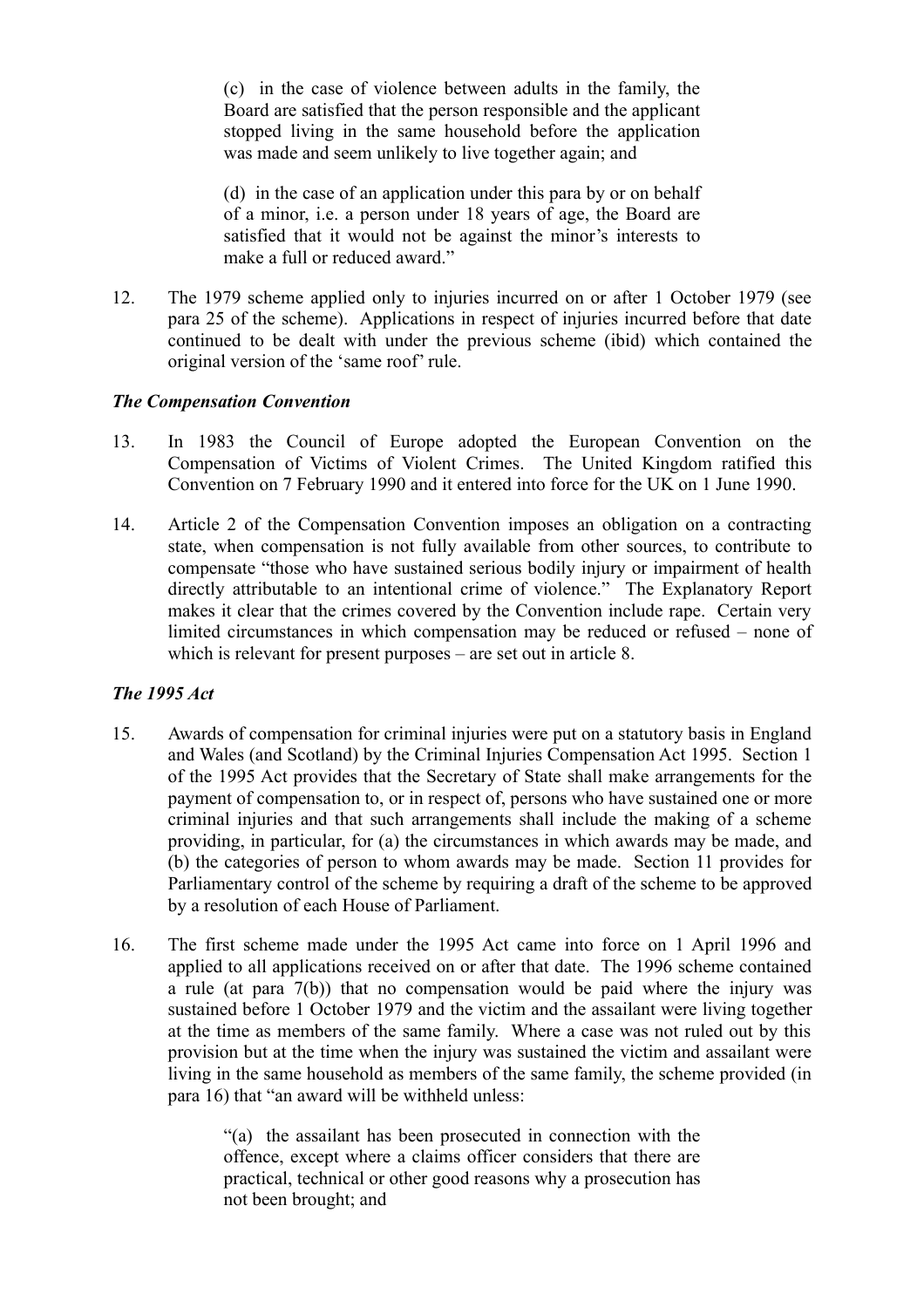(b) in the case of violence between adults in the family, a claims officer is satisfied that the applicant and the assailant stopped living in the same household before the application was made and are unlikely to share the same household again."

17. These rules were retained in the same form when new statutory schemes were made in 2001 and 2008.

## *The EU Council Directive*

18. On 29 April 2004 the Council of the European Union adopted a Directive (2004/80/EC) relating to compensation to crime victims. Article 12(2) states:

> "All Member States shall ensure that their national rules provide for the existence of a scheme on compensation to victims of violent intentional crimes committed in their respective territories, which guarantees fair and appropriate compensation to victims."

## *The 2012 consultation*

- 19. Substantial reforms were made to the arrangements for the payment of compensation for criminal injuries made under the 1995 Act when the current scheme was introduced in 2012. The reforms were preceded by a consultation. The consultation paper published by the Ministry of Justice ("Getting it right for victims and witnesses") described a review of the scheme as "long overdue" and noted that "it takes place in a difficult financial climate" (para 23). The consultation paper explained that the aim of the government's proposals for reform was to reduce the cost of the scheme whilst protecting awards to those most seriously injured by violent and sexual crime (ibid).
- 20. In formulating the government's proposals, the following principles were said to have been taken into account (para 172):
	- **"The need to protect payments to those most seriously affected by their injuries**, measured by the initial severity of the injury, the presence of continuing on on-going effects, and their duration.
	- **Recognition of public concern for particularly vulnerable groups and for those who have been the victims of particularly distressing crimes**, even though the injury may not be evident, or the effects are particularly difficult to quantify, for example sexual assaults and physical abuse of adults and children.
	- **Consideration of alternative provision**. Our proposals take into account the availability of other services and resources (e.g. state benefits) a victim may be entitled to receive to meet the needs arising from the injury.
	- **Making the scheme simpler and easier for victims to understand**. Our proposals clarify the eligibility criteria and the evidence victims need to provide to make an application to the scheme.
	- **Ensuring proposals comply with our legal obligations, both domestic and European**, and that we have shown due regard, through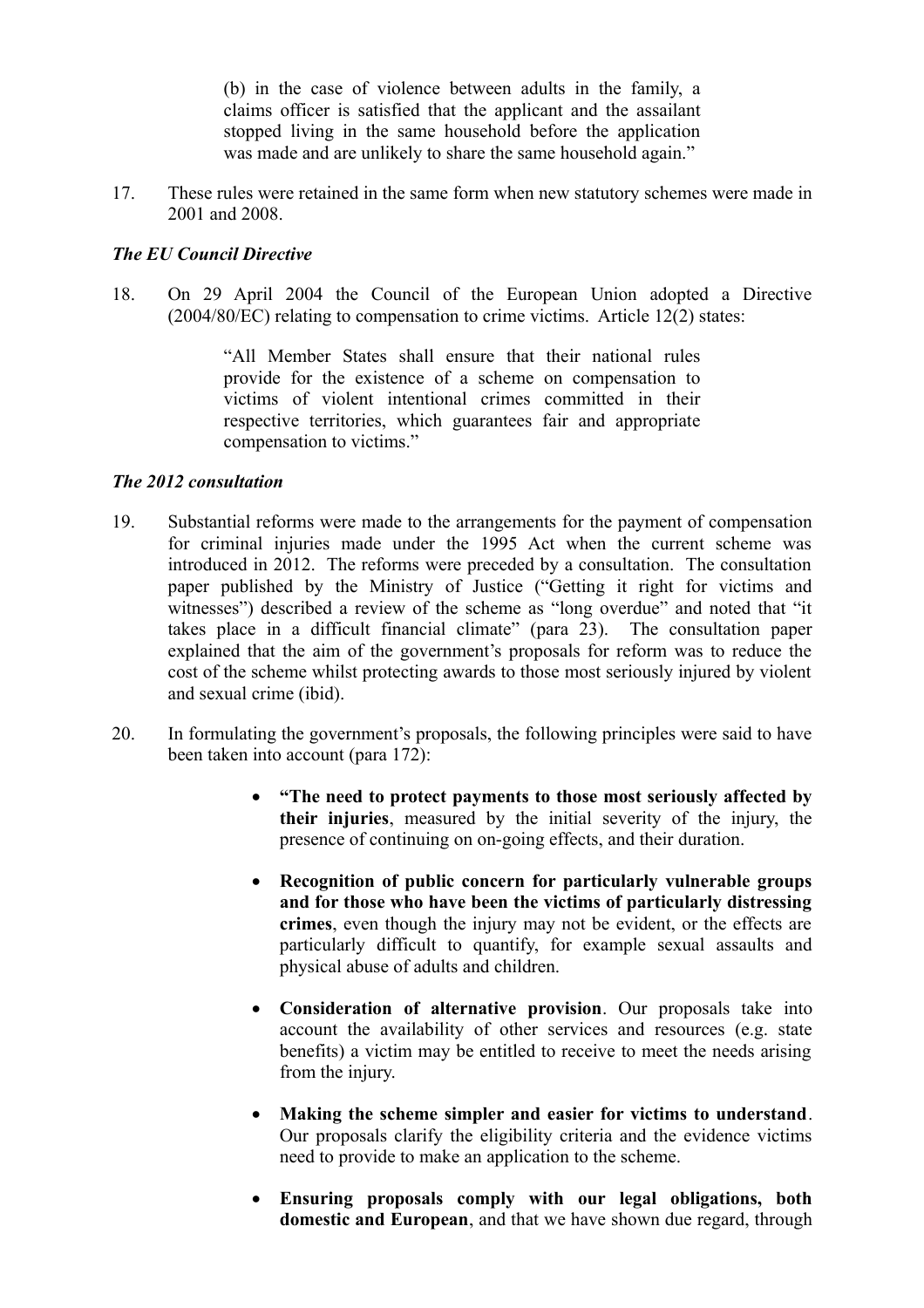analysis and consultation, to the effects on those protected under equality legislation, for example disabled people, women and those from minority ethnic communities."

21. A high-level summary of the proposals (at para 174) stated on the subject of "eligibility":

> "We propose that eligibility to claim from the Scheme should be tightly drawn so as to restrict awards to blameless victims of crime who fully cooperate with the criminal justice process, and close bereaved relatives of victims who die as a result of their injuries…"

22. In a section which addressed the scope of the scheme in more detail, the paper stated (para 178):

> "The main purpose of the Scheme is to provide payments to those who suffer serious physical or mental injury as the direct result of deliberate violent crime, including sexual offences, of which they are the innocent victims. This purpose underpins all of our proposals, and it reflects the current Scheme."

23. The then current scheme applied a tariff to set the amount of awards made in recognition of a victim's pain and suffering. Injuries were divided into bands according to the severity of the injury and the type of offence, with the least serious injuries in Band 1 and the most severe in Band 25. For each band the amount awarded was fixed by the tariff, with the lowest award being £1,000 for injuries in Band 1 and the highest award being £250,000 for injuries in Band 25. In the consultation paper the government proposed to remove tariff Bands 1 to 5 except in relation to sexual offences and patterns of physical abuse, to reduce the size of awards in Bands 6 to 12 (subject to the same exception) and to maintain the level of awards for the top 13 bands at their existing levels. The policy of protecting awards for victims of sexual offences was explained as follows (para 221):

> "Evidence suggests that victims of sexual offences may suffer a wide range of effects that go beyond the physical and psychological, including reduction in the quality of life, relationship problems and long-lasting emotional distress. We think that the public views these crimes as particularly serious and this is backed up by research which indicates that people are more concerned to avoid sexual violence than physical violence. We think that this wider impact upon victims and the level of public concern make these offences particularly significant. For these reasons we think awards specifically in respect of sexual offences merit being safeguarded, wherever in the tariff they currently appear."

24. The consultation paper included a section discussing "express exclusions" (paras 185- 186) which specified a number of circumstances that the government intended to exclude from the scope of the scheme. No mention was made either in this section or anywhere else in the consultation paper of the intention to exclude from the scheme cases involving injuries sustained before 1 October 1979 where the victim and the assailant were living together as members of the same family at the time of the offence.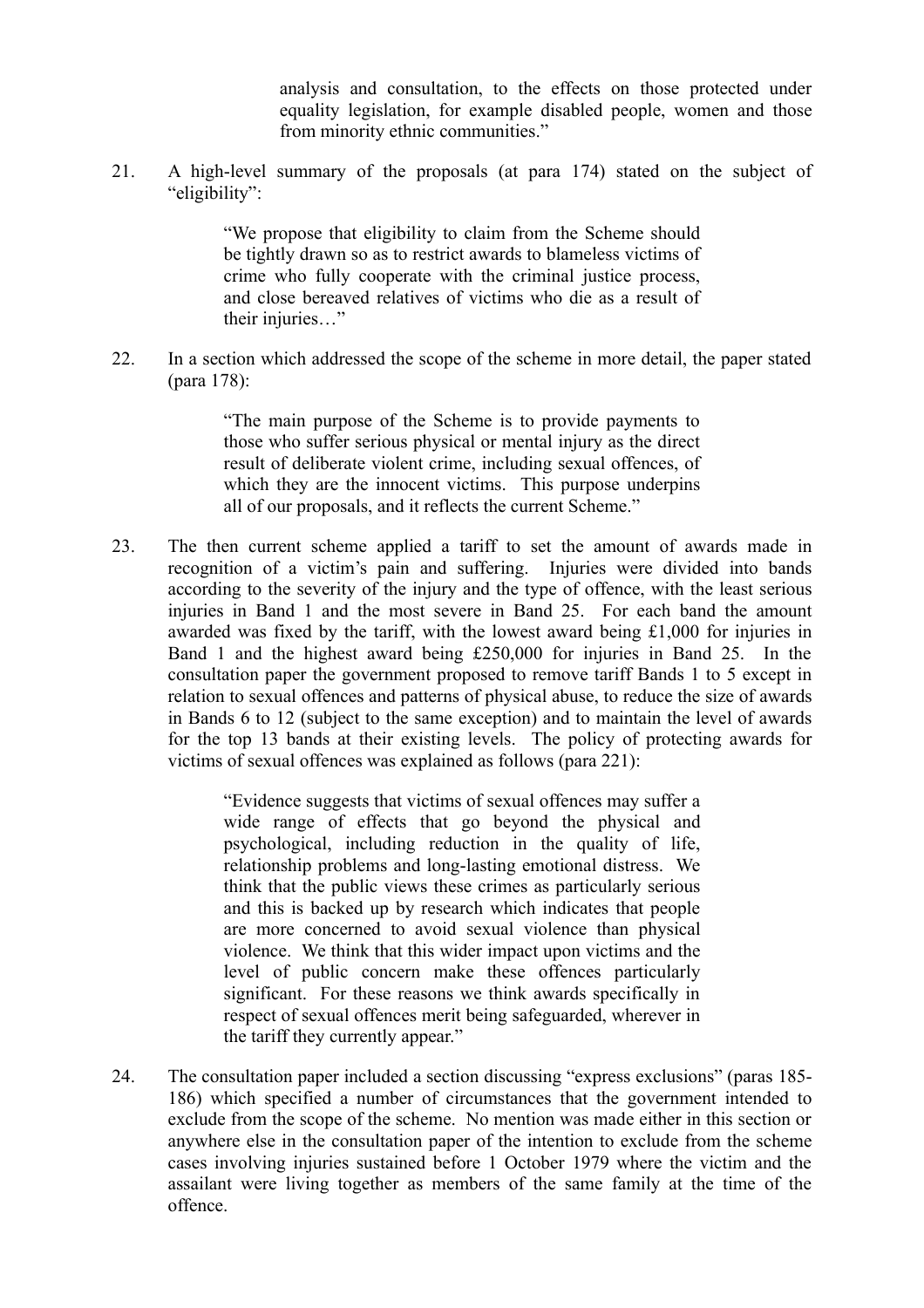25. That rule and the intention to retain it were, however, mentioned in an Equality Impact Assessment which accompanied the consultation paper. This assessment explained the history of the 'same roof' rule as follows (paras 166-167):

> "Where crime occurred before 1 October 1979, an earlier Scheme applied which precluded compensation from being awarded if the applicant and assailant were living together in the same household. This was designed to prevent the assailant from benefiting from an award.

> In 1979, following a review, the rules changed. For offences committed after 1 October 1979, an award could be made where the assailant and applicant lived together so long as the assailant has been prosecuted in connection with the offence, or a claims officer considers there are good reasons why a prosecution has not been brought; and, in the case of adults in the family, the claims officer is satisfied that the applicant and assailant stopped living together and are unlikely to do so again. For offences committed before 1 October 1979, the original rules still apply."

26. The Equality Impact Assessment stated that the government intended to retain "these rules designed to prevent an assailant benefiting from an award," both in relation to incidents before and after 1 October 1979 (para 176). The only qualification to this policy was that, in respect of incidents on or after 1 October 1979, it was proposed to remove the restriction that an award will not be made unless a prosecution has been brought (or there are good reasons why not). The reason for this was because:

> "we consider that the rules on cooperation with the criminal justice system and the requirement that the victim and the assailant no longer live together should be sufficient to ensure that the offender does not benefit from the award and, if possible, is brought to justice."

27. The Equality Impact Assessment considered the potential impact of the government's proposals on the protected characteristics of disability, race, religious belief and sex, and stated in relation to sex (para 174):

> "In the case where injury was sustained before 1 October 1979, we have considered that the majority of cases may involve female applicants who have suffered historic abuse."

28. Under the heading "Reason for policy and mitigating actions", the following explanation in the assessment was given of the proposal not to change the 'same roof' rule in relation to injuries sustained prior to 1 October 1979 (paras 177-178):

> "This rule was changed in 1979 to make it easier for victims of crime in their own homes to claim compensation. However, at that time the decision was taken to change the rules prospectively rather than retrospectively. This was a legitimate choice made at the time, and was in line with the general approach that changes are ordinarily made going forward, rather than in respect of historic claims. The rule has therefore been a feature of every Scheme since 1979.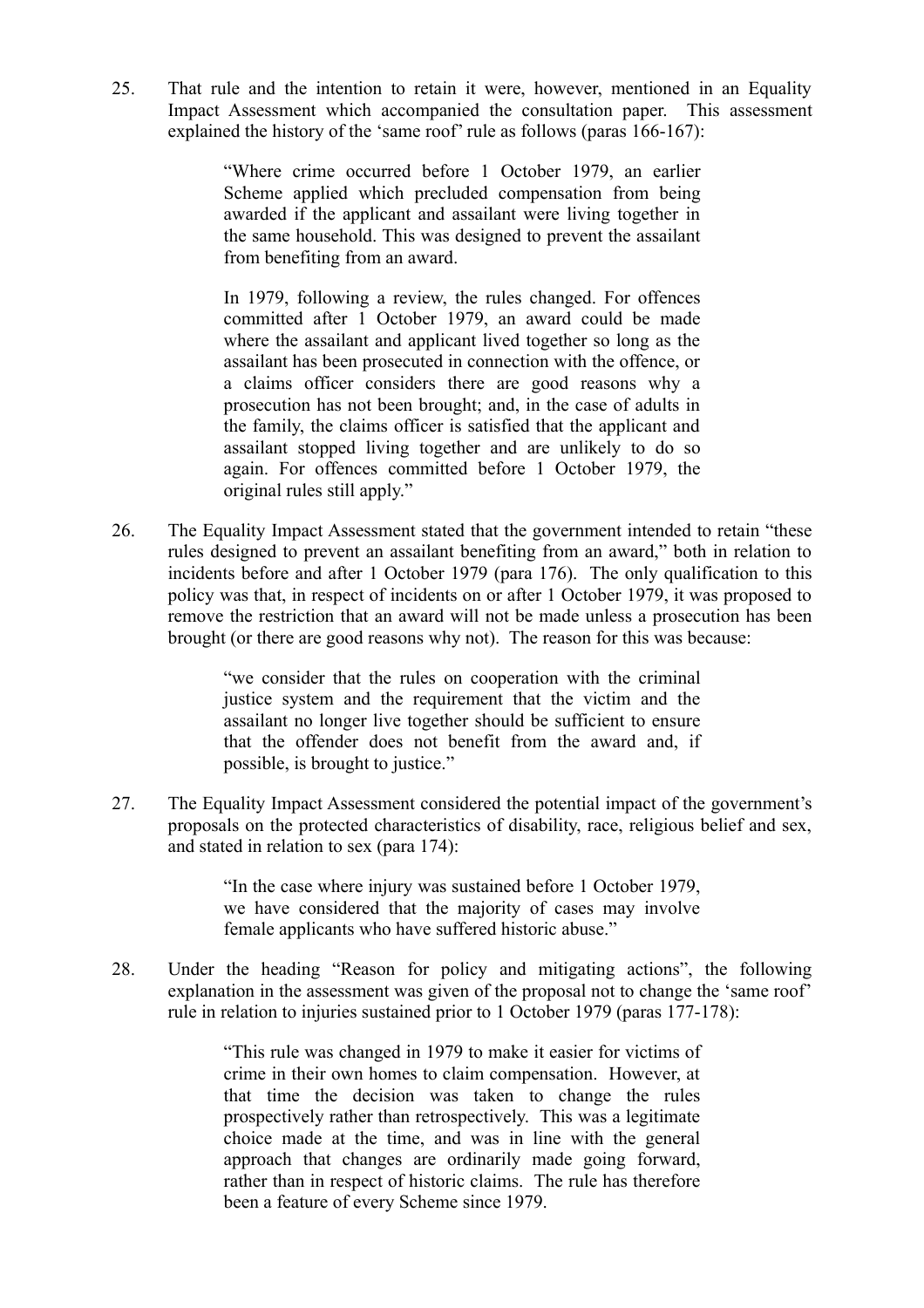In the light of the potential impacts of retaining the rule, we have considered whether the Secretary of State, if he has power to do so, should amend the rule in relation to injuries sustained before 1 October 1979. We have concluded that it is justified to retain that rule on the basis that one of the aims of the Scheme reforms is to reduce the burden on the taxpayer and make the Scheme sustainable in the long term. On that basis, and taking into account the consultation proposals to reduce elements of compensation in the Scheme in the future, and restrict its scope, we do not propose to increase the Scheme's potential liability in an uncertain way in respect of injuries sustained between 1964 and 1979, more than 30 years ago. To open the Scheme up in this way would also involve a significant administrative burden for CICA and could create difficulties for claims officers in establishing the link between the offence and the injuries."

- 29. The consultation paper was also accompanied by an economic impact assessment. This did not include any estimate of what the cost of abolishing the 'same roof' rule for injuries sustained before 1 October 1979 might be.
- 30. The government response to the consultation, published in July 2012, announced certain changes to the detail of the proposals following the consultation but none that is material for present purposes. The response reaffirmed the principles quoted at para 20 above and stated that the final proposals "remain consistent with these principles" (para 151).
- 31. An updated Equality Impact Assessment was published with the government's response to the consultation. This confirmed the decision to retain the 'same roof' rule in relation to injuries sustained before 1 October 1979. The reasons for retaining this rule given in the initial assessment (quoted at para 28 above) were repeated in identical terms.

## *The 2012 scheme*

- 32. The 2012 scheme came into force on 27 November 2012 and applies to applications for compensation received by CICA on or after that date (see para 2).
- 33. Para 4 sets out the basic requirement of eligibility for an award under the scheme as being that a person has sustained a criminal injury which is "directly attributable to their being a direct victim of a crime of violence …" The definition of a "crime of violence" in Annex B includes "a sexual assault to which a person did not in fact consent".
- 34. For present purposes, the key provisions of the 2012 scheme are paras 17 and 19 to 21 These state:

"17. … a person is eligible for an award under this scheme only in relation to a criminal injury sustained on or after 1 August 1964.

…

19. An award will not be made in respect of a criminal injury sustained before 1 October 1979 if, at the time of the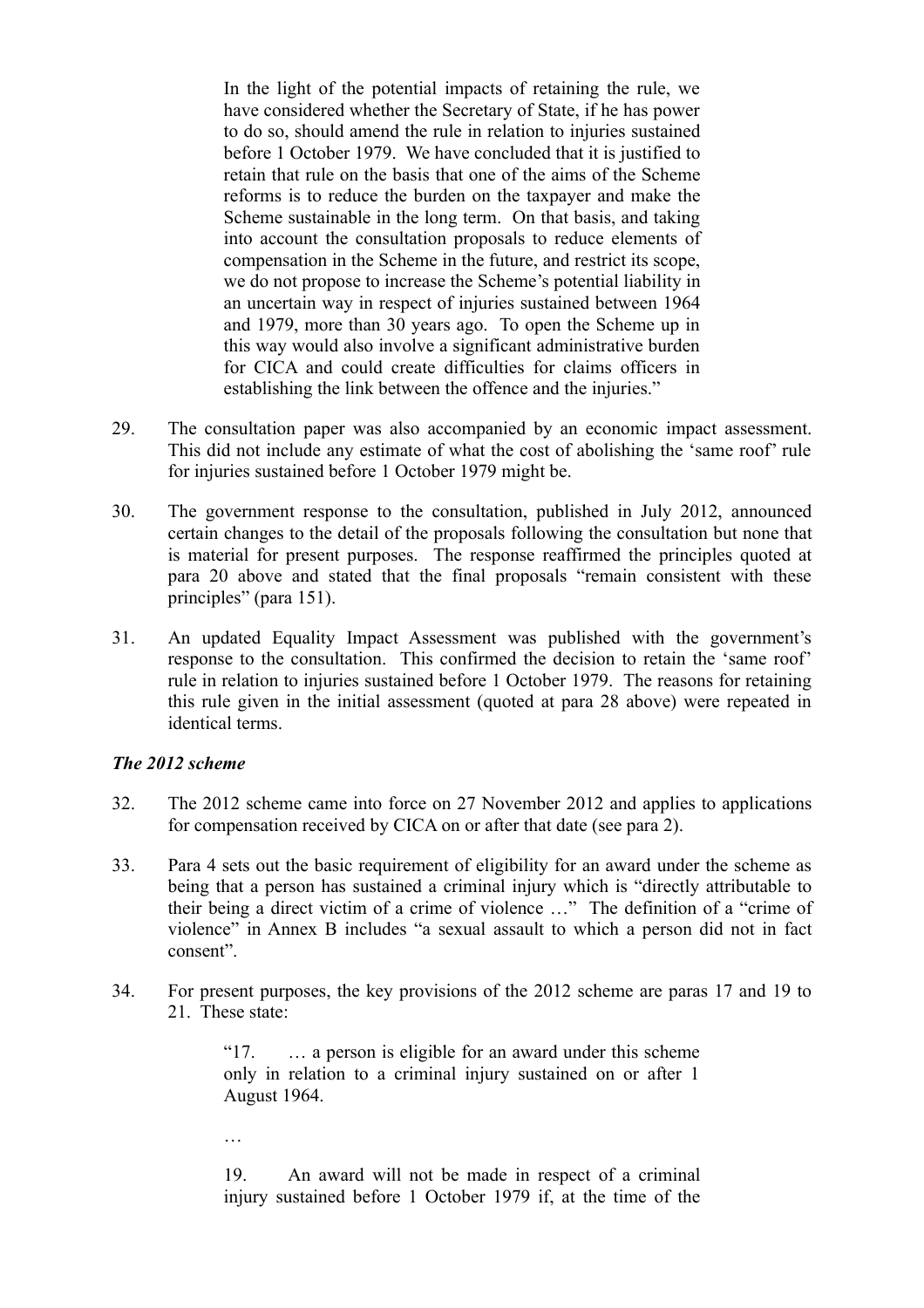incident giving rise to that injury, the applicant and the assailant were living together as members of the same family.

20. An award will not be made in respect of a criminal injury sustained on or after 1 October 1979 if, at the time of the incident giving rise to the injury, the applicant and the assailant were adults living together as members of the same family, unless the applicant and the assailant no longer live together and are unlikely to do so again.

21. An award will not be made if an assailant may benefit from the award."

- 35. The ordinary time limit for making an application for an award under the scheme is two years from the date of the incident giving rise to the criminal injury (see para 87). However, where the applicant was a child under the age of 18 on the date of the incident giving rise to the criminal injury and the incident is reported to the police after the applicant's  $18<sup>th</sup>$  birthday, the two year period runs from the date of the first report to the police: see para 88(1). This is subject to a proviso that the application will only be accepted if a claims officer is satisfied that the evidence presented in support of the application means that it can be determined without further extensive enquiries by a claims officer: see para 88(2). There is also a more general power under para 89 to extend the period for making an application where the claims officer is satisfied that (a) due to exceptional circumstances the applicant could not have applied earlier, and (b) the evidence presented in support of the application means that it can be determined without further extensive enquiries by a claims officer.
- 36. Para 125 of the 2012 scheme permits an applicant who is dissatisfied with a decision to appeal to the First-tier Tribunal.

## *Procedural history of this case*

- 37. As mentioned earlier, when JT applied to CICA for an award of compensation for her injuries, her application was rejected on the ground that she is not eligible for an award because of the 'same roof' rule contained in para 19 of the 2012 scheme. An appeal to the First-tier Tribunal failed for the same reason. JT then applied to the Upper Tribunal Administrative Appeals Chamber for judicial review of that decision. Her claim for judicial review was made on a number of grounds including arguments that the 'same roof' rule discriminated against JT unlawfully on the basis of her age contrary to the Equality Act 2010 and/or the Human Rights Act 1998. Upper Tribunal Judge Turnbull dismissed the claim for reasons given in a judgment dated 1 September 2015: [2015] UKUT 0478 (AAC).
- 38. On this appeal the arguments based on the Equality Act 2010 have not been pursued. JT's case has been advanced solely on the basis that the decision of the First-tier Tribunal was unlawful because applying the 'same roof' rule was incompatible with article 14 of the Convention.

## *The issues*

39. Article 14 of the Convention states:

"*Prohibition of discrimination*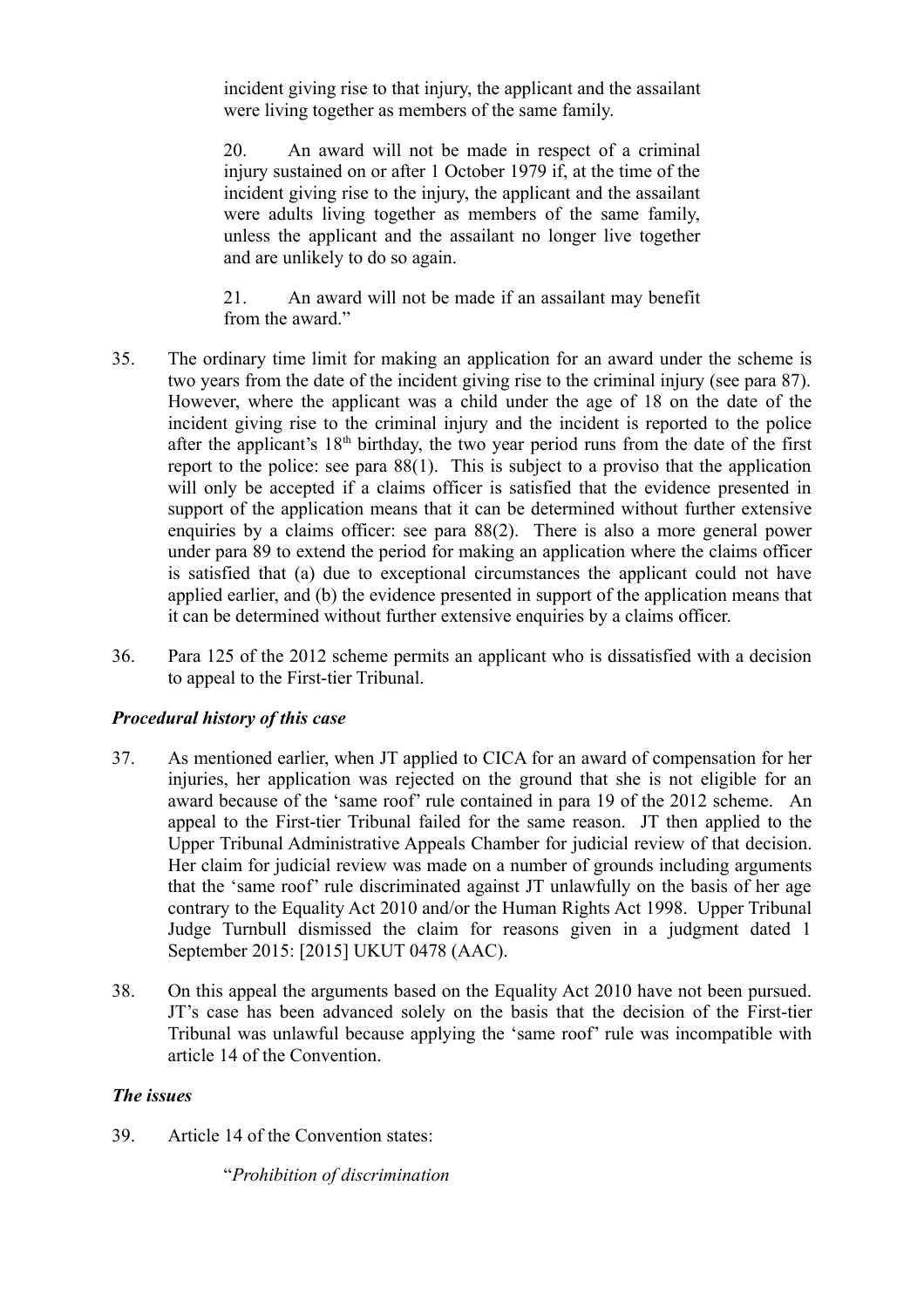The enjoyment of the rights and freedoms set forth in this Convention shall be secured without discrimination on any ground such as sex, race, colour, language, religion, political or other opinion, national or social origin, association with a national minority, property, birth or other status."

- 40. To determine whether applying para 19 of the 2012 scheme is incompatible with article 14, three questions need to be answered. The first is whether the difference in treatment of which JT complains concerns the enjoyment of a right set forth in the Convention – the test for this purpose being whether the facts of the case fall "within the ambit" of a Convention right. The second question is whether the difference in treatment is on the ground of a "status" which falls within article 14. The third question is whether the difference in treatment amounts to "discrimination" prohibited by article 14. Where the claimant has been treated differently from a class of persons whose situation is relevantly similar, this depends on whether there is an objective and reasonable justification for the difference in treatment.
- 41. Each of these three questions is in issue on this appeal. There are also issues as to the correct test to apply in determining whether any relevant difference in treatment was justified and as to the appropriate remedy if a violation of article 14 is found.
- 42. I will address these issues in turn, starting with the question of whether JT's complaint is within the ambit of a Convention right.

## *The test of ambit*

- 43. As its opening words make clear, article 14 is not a freestanding prohibition of discriminatory treatment. It applies only in the context of securing the rights and freedoms set forth in the Convention. But this does not mean that the scope of article 14 is limited to cases where there has been a breach of another Convention right. The European Court of Human Rights has held that, where a contracting state goes further than the Convention requires in protecting any of the rights set forth in the Convention, it must do so in a manner compatible with article 14. In the phrase favoured by the Court, article 14 applies to those additional rights falling "within the ambit" of any Convention article for which the state has voluntarily decided to provide. Thus, in the *Belgian Linguistic* case (1979-80) 1 EHRR 252 the court held that, although the right to education protected by article 2 of Protocol 1 did not place an obligation on the state to set up a publicly funded school of any particular kind, if the state did set up such a school, it could not impose entrance requirements which were discriminatory. Likewise, the right to respect for private and family life protected by article 8 does not confer a right to adopt a child, but if the state makes legislative provision for adoption it must do so in a non-discriminatory manner: see *EB v France* (2008) 47 EHRR 21. So too article 8 does not oblige a state to allow non-national spouses of immigrants to join them, but where national legislation confers such a right it must do so in a non-discriminatory manner: see *Hode and Abdi v United Kingdom* (2013) 56 EHRR 27. Numerous further examples could be given.
- 44. In the present case the Convention article on which JT relies to engage article 14 is article 1 of Protocol 1 ("article 1P1"). This states:

"Every natural or legal person is entitled to the peaceful enjoyment of his possessions. No one shall be deprived of his possessions except in the public interest and subject to the conditions provided for by law and by the general principles of international law. "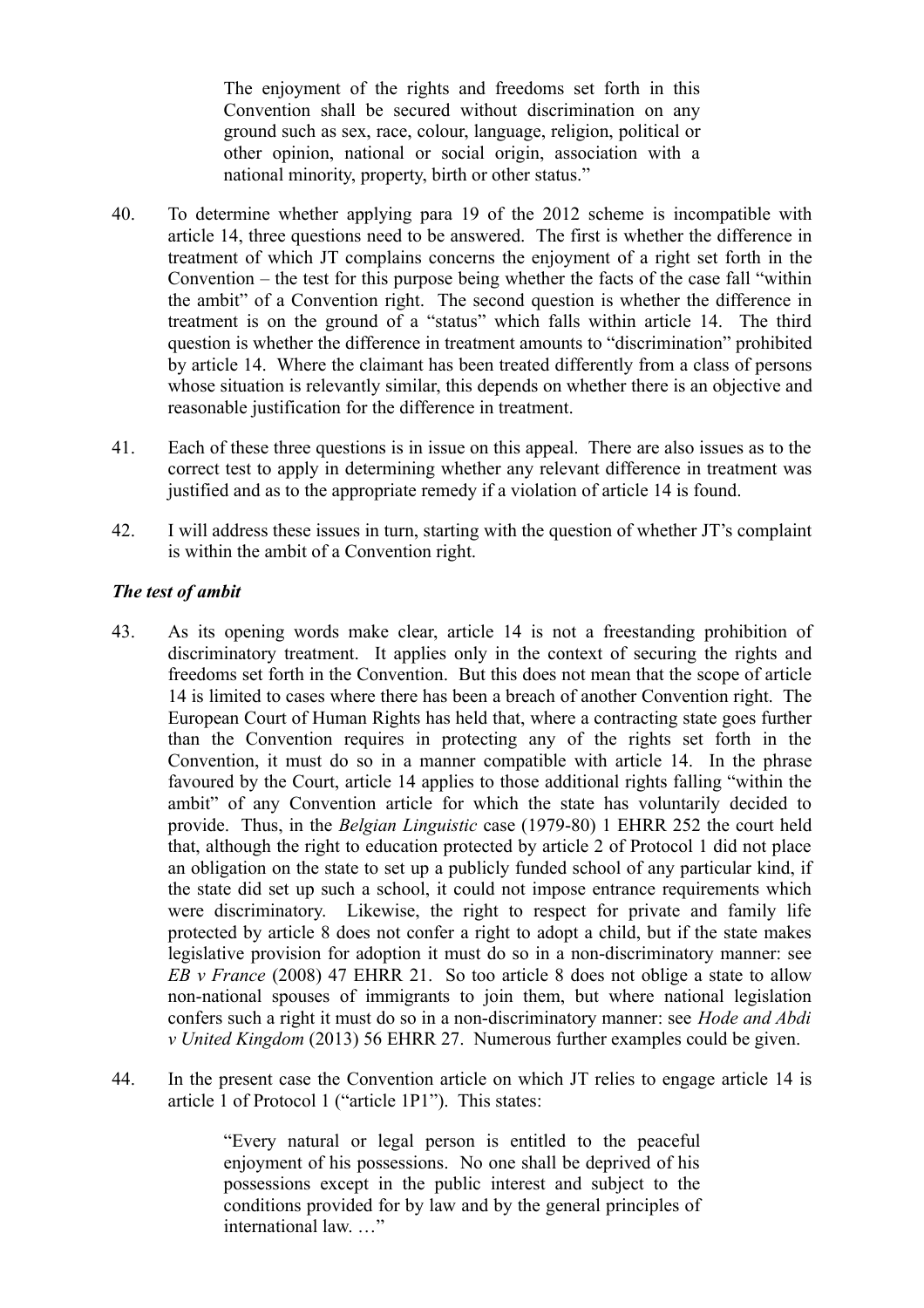The European Court of Human Rights has interpreted the concept of "possessions" broadly. As well as tangible property, the term has been held to include various intangible rights and legitimate expectations to payments or assets of various kinds. In the Court's earlier case law, however, rights to pensions and other benefits provided by the state were only considered to amount to "possessions" within the meaning of article 1P1 if they were financed by individual contributions made to a specific fund.

## *The Stec case*

45. Given the variety of ways in which social security schemes are funded and the fact that there is often no direct link between contributions and benefits, this approach appeared increasingly artificial. The Grand Chamber of the European Court confronted the issue in its admissibility decision in *Stec v United Kingdom* (2005) 41 EHRR SE18. In a section of the judgment headed "The approach to be applied henceforth", the court concluded that it was no longer justifiable to distinguish between contributory and non-contributory benefits. The court confirmed that article 1P1 does not restrict a state's freedom to decide whether to have in place any form of social security scheme and what type or amount of benefits to provide under any such scheme. If, however, a contracting state has in force legislation providing for the payment as of right of a welfare benefit – whether conditional or not on the prior payment of contributions – then "that legislation must be regarded as generating a proprietary interest falling within the ambit of article 1 of Protocol No. 1 for persons satisfying its requirements" (para 54). The court went on to hold (para 55) that:

> "In cases, such as the present, concerning a complaint under article 14 in conjunction with article 1 of Protocol No. 1 that the applicant has been denied all or part of a particular benefit on a discriminatory ground covered by article 14, the relevant test is whether, but for the condition of entitlement about which the applicant complains, he or she would have had a right, enforceable under domestic law, to receive the benefit in question…"

46. This approach has been reiterated by the Grand Chamber in later cases: see *Carson v United Kingdom* (2010) 51 EHRR 13, para 61; *Andrejeva v Latvia* (2010) 51 EHRR 28, para 79; *Stummer v Austria* (2012) 54 EHRR 11, paras 81-83. It was adopted by the House of Lords in *R (RJM) v Secretary of State for Work and Pensions* [2008] UKHL 63; [2009] 1 AC 311. No case was cited to us in which it has since been contested or questioned in a UK court.

## *The cross-appeal in this case*

- 47. In the present case Upper Tribunal Judge Turnbull, applying the test set out in *Stec*, was in no doubt that the possibility of a claim to compensation under the criminal injuries scheme is sufficiently within the ambit of article 1P1 to mean that it can form the basis of a discrimination claim under article 14: see the decision of the Upper Tribunal at para 107. By a cross-appeal, CICA challenges that conclusion. CICA contends that the approach established by the *Stec* case is limited to welfare benefits and does not extend to compensation claims which fall outside the framework of social security legislation. It is said that awards made under the UK criminal injuries compensation scheme fall into the latter category and hence are outside the ambit of article 1P1.
- 48. In support of this contention, counsel for CICA emphasised the following passage of the judgment in the *Stec* case (para 50):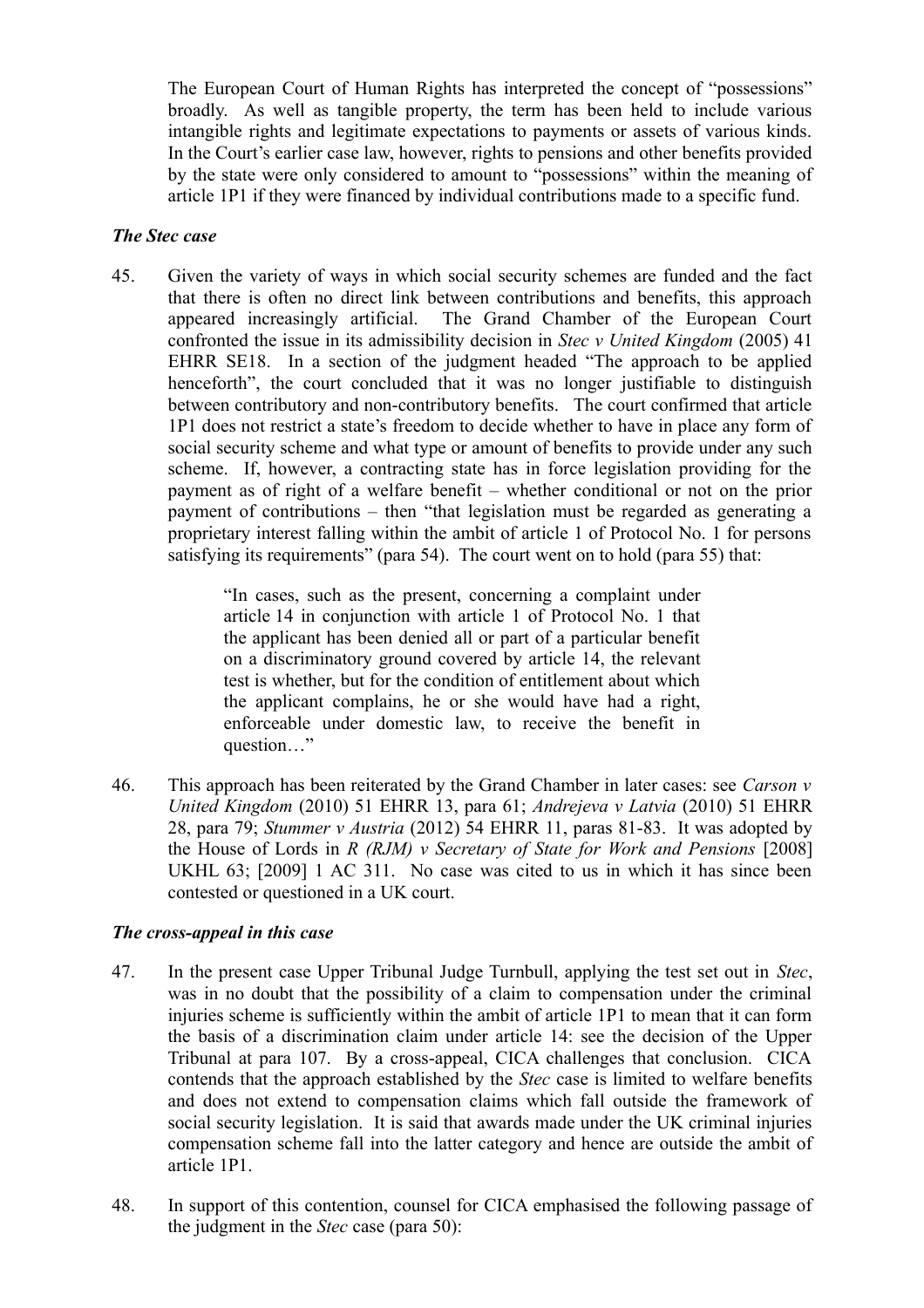"In the modern, democratic state, many individuals are, for all or part of their lives, completely dependent for survival on social security and welfare benefits. Many domestic legal systems recognise that such individuals require a degree of certainty and security, and provide for benefits to be paid – subject to the fulfilment of the conditions of eligibility – as of right. Where an individual has an assertable right under domestic law to a welfare benefit, the importance of that interest should also be reflected by holding Article 1 of Protocol No. 1 to be applicable."

It was submitted that this passage indicates that the court was prepared to hold that social security and welfare benefits are protected by article 1P1 for the policy reason that in modern, democratic states many individuals are completely dependent for survival on such payments. It was said that this policy reason does not apply to compensation claims which fall outside the social security system.

## *The 'but for' test*

- 49. In considering CICA's argument, ably advanced on its behalf by Mr Collins QC, I think it important to notice that there are two distinct aspects of the approach adopted by the European Court of Human Rights in the *Stec* case. The first step in the court's approach was to decide that article 1P1 applies whenever an individual has an enforceable right under domestic legislation to a welfare benefit, irrespective of whether such a right is conditional on the prior payment of contributions. The second step was to hold that, where a complaint is made under article 14 in conjunction with article 1P1 that a benefit has been denied on a discriminatory ground, the relevant test is whether the applicant would have had an enforceable right to receive the benefit in question, but for the allegedly discriminatory treatment. Later cases have shown that this 'but for' test applies not only where a benefits scheme is applied in a discriminatory manner but also where a person is excluded from a scheme in a discriminatory manner: see *Vrountou v Cyprus* (2017) 65 EHRR 31, paras 67-68.
- 50. Although the *Stec* case was concerned with welfare benefits, I can see no logical reason why the second step in the court's approach should be confined to cases involving such benefits. It seems to me to be an application of the general principle, mentioned earlier, that where a state creates rights under its domestic law which fall within the ambit of a Convention article, it must do so in a non-discriminatory manner. It follows from this general principle that article 14 is engaged if a person would have had such a right but for discrimination covered by article 14.
- 51. It is true that there are cases such as *Von Maltzan v Germany* (2006) 42 EHRR SE11 and *Roche v United Kingdom* (2006) 42 EHRR 50, relied on by CICA, where the court treated its finding that the applicant did not have a "possession" within the meaning of article 1P1 as carrying with it the further consequence that article 14 also did not apply. In those cases the court did not go on to consider whether, but for the rule of domestic law that was alleged to be discriminatory, the applicant would have had a claim that amounted to a "possession". However, the *Von Maltzan* case predates *Stec* and the judgment in the *Roche* case was given just after the judgment in *Stec* and without reference to the latter decision. In more recent cases the European Court of Human Rights has treated the 'but for' test stated in *Stec* as a principle of general application where a complaint is made of a violation of article 14 in conjunction with article 1P1.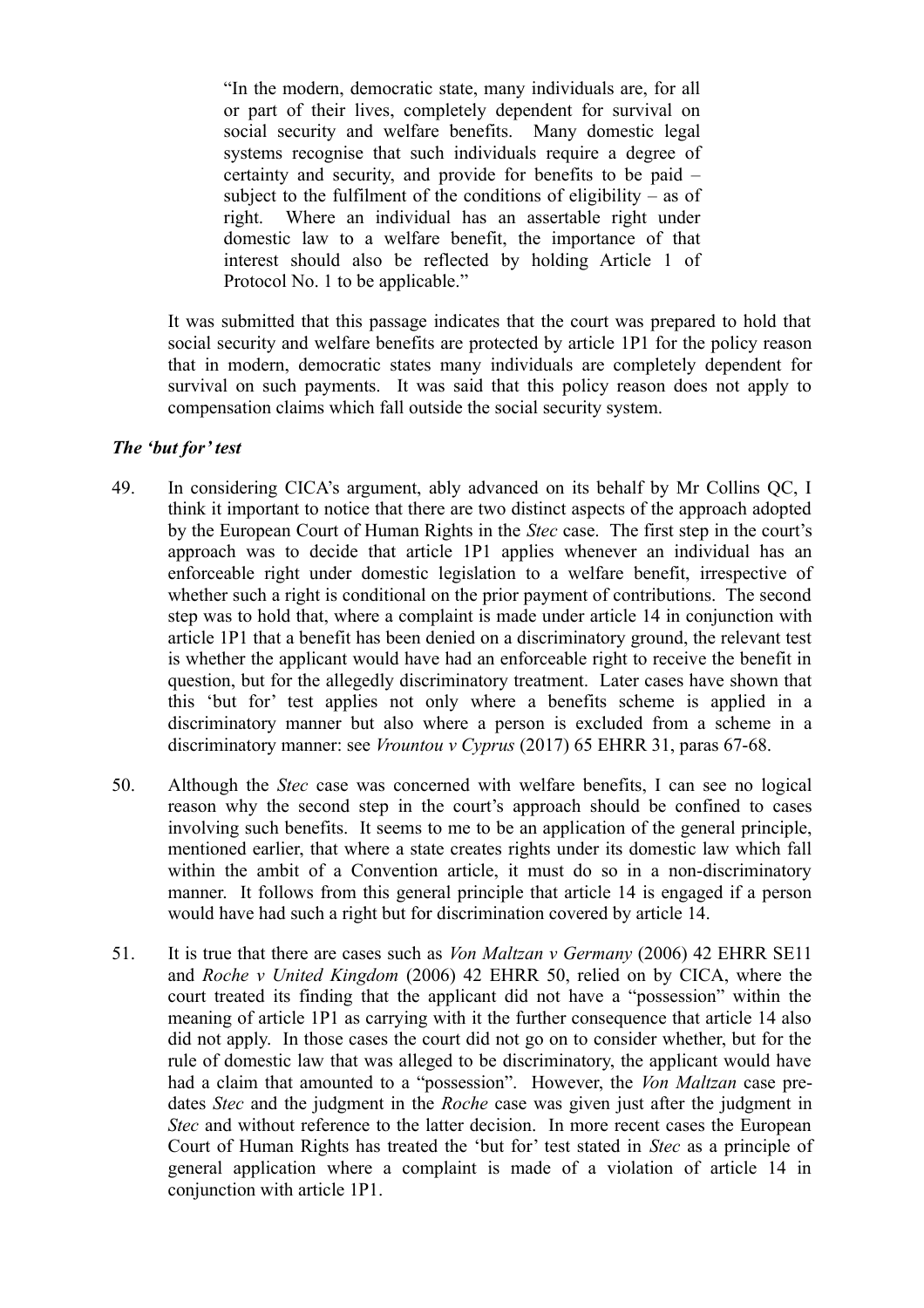- 52. While many of these cases have involved welfare benefits, *Fabris v France* (2013) 57 EHRR 19 did not. The applicant in that case complained that, as a child "born of adultery", he was denied a right to inherit property under French law which he would have had if he had been a legitimate child. In considering the applicability of article 14, the Grand Chamber (at para 52) treated the 'but for' test as applicable in cases where the applicant has been denied "all or part of a particular asset" on a discriminatory ground covered by article 14. The test was stated as being "whether, but for the discriminatory ground about which the applicant complains, he or she would have had a right, enforceable under domestic law, in respect of the asset in question" (emphasis added). See also *Wolter v Germany* (2018) 66 EHRR 13, para 51.
- 53. That is accordingly the test which should be applied here. The question is whether, but for the 'same roof' rule, JT would have had a claim which amounts to a "possession" within the meaning of article 1P1.

## *Welfare benefits payable as of right*

- 54. CICA's more substantial argument is directed to the first aspect of the decision in the *Stec* case, which held that a right to a non-contributory benefit falls within the scope of article 1P1. I accept that this part of the decision was concerned solely with welfare benefits and does not illustrate any wider principle. I also accept that in deciding that benefits can constitute "possessions" for the purposes of article 1P1 whether or not they have been funded by individual contributions, the court attached some weight to the policy consideration that many individuals are dependent for survival on welfare benefits. That policy consideration, however, has not been treated in the case law as a limiting factor. The approach established in the *Stec* case has been applied to benefits of all kinds payable under national social security legislation. No distinction has been drawn, for example, between benefits which are meansrelated and benefits which are payable irrespective of a person's means.
- 55. In formulating the new approach to be applied, the European Court of Human Rights was concerned to adopt an interpretation of article 1P1 "which avoids inequalities of treatment based on distinctions which, at the present day, appear illogical or unsustainable": see *Stec v United Kingdom* (2005) 41 EHRR SE18, para 48. The solution adopted was to hold that article 1P1 applies to all welfare benefits to which – subject to fulfilling conditions of eligibility – an individual has an "assertable right" under domestic law (see para 50).
- 56. In adopting this approach, the court drew an analogy with its case law on what constitutes a "civil right" for the purposes of article 6(1) of the Convention. The court emphasised that the Convention must be read as a whole and interpreted in such a way as to promote internal consistency and harmony between its various provisions (see para 47). It noted that the entitlement to a fair hearing in the determination of a person's "civil rights and obligations" guaranteed by article 6(1) had originally been held to apply to claims regarding welfare benefits only when they formed part of contributory schemes. However, in *Salesi v Italy* (1998) 26 EHRR 187 article 6(1) was held also to apply to a dispute over entitlement to a non-contributory welfare benefit, with the court emphasising that the applicant had an "assertable right", of an individual and economic nature, to social benefits. Drawing on this analogy, the court in *Stec* considered it to be "in the interests of the coherence of the Convention as a whole" that the concept of "possessions" in article 1P1 should be interpreted in a way which is consistent with the concept of pecuniary rights under article 6(1) (see para 48).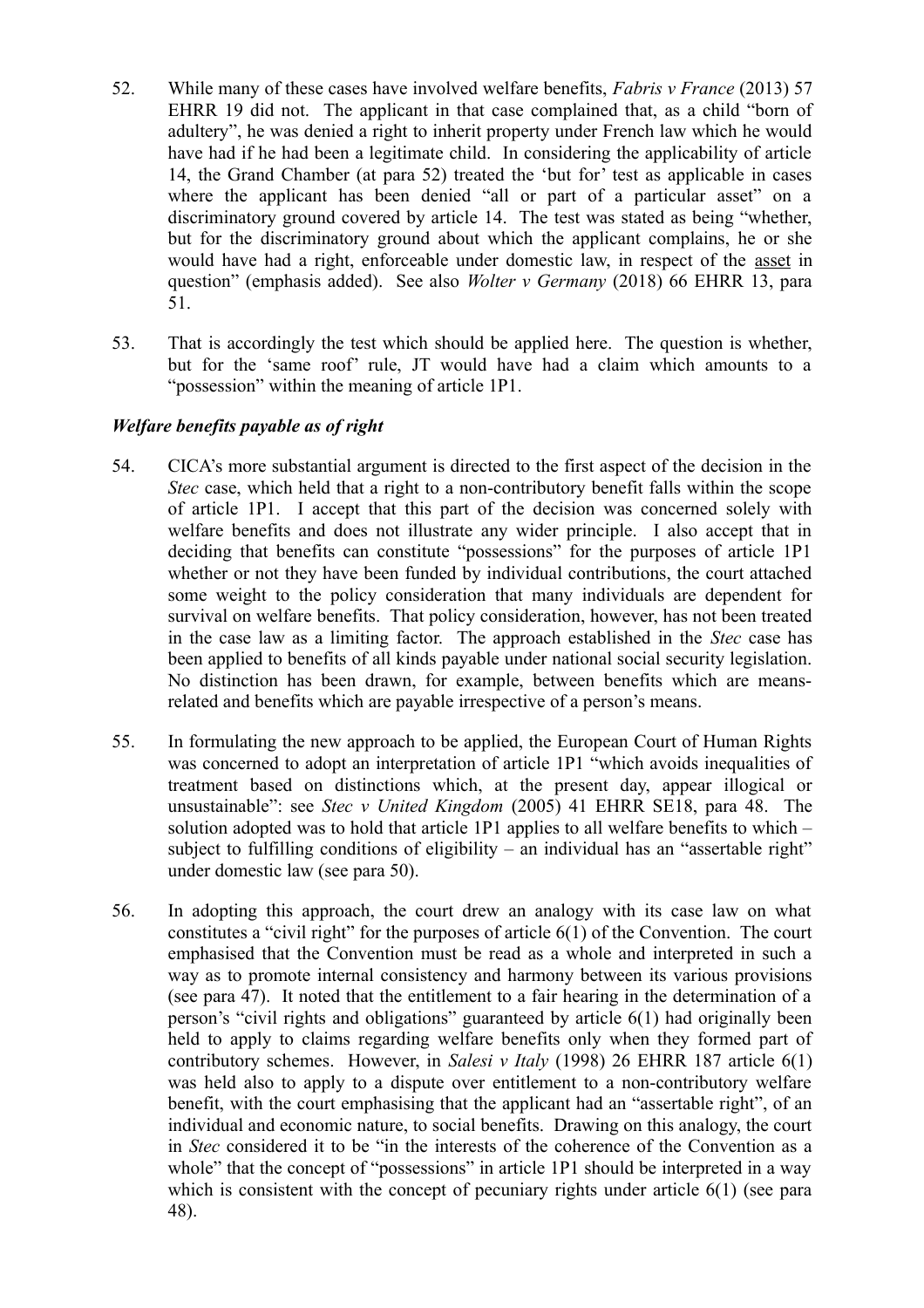- 57. The application of article 6(1) of the Convention to claims to social security benefits has been considered by the UK Supreme Court in *Ali v Birmingham City Council* [2009] UKSC 8; [2010] 2 AC 39 and *Poshteh v Kensington and Chelsea Royal London Borough Council* [2017] UKSC 36; [2017] AC 624. In those cases the Supreme Court recognised a distinction between social security and welfare benefits whose substance is defined precisely and which can therefore amount to an individual right of which the applicant can consider herself the holder, and those benefits which are, in their essence, dependent upon the exercise of judgment by the relevant authority. Cases in the latter category, where the award is dependent upon a series of evaluative judgments by the provider as to whether statutory criteria are satisfied and how the applicant's needs ought to be met, do not fall within the scope of article 6(1).
- 58. Counsel for CICA pointed out that in *Associazione Nazionale Reduci Dalla Prigionia dall' Internamento e dalla Guerra di Liberazione v Germany* (2008) 46 EHRR SE 11 (the *Italian Interns* case), para 81, the European Court of Human Rights said that there is "no necessary interrelation" between whether a claim falls within article 1P1 and whether it amounts to a right within the meaning of article 6(1). However, the point the court was making in the relevant passage was that article 6(1) is broader than article 1P1 in that, to come within article 6(1), it is not necessary to show an actual entitlement such as would constitute a "possession" and enough that a right is asserted on "arguable grounds". That point does not detract from the analogy drawn in the *Stec* case, which depends on the nature of what is asserted and not on the strength of the grounds relied on.

### *The WWII compensation scheme cases*

- 59. The *Italian Interns* case was the first in a line of cases relied on by CICA which involved schemes set up to compensate victims of wrongs done during the Second World War. The argument made was that these cases represent a clear line of authority in which a distinction has repeatedly been drawn between welfare benefits, which are treated as falling within the ambit of article 1P1, and claims under compensation schemes, which do not fall within the ambit of article 1P1.
- 60. The applicants in the *Italian Interns* case were former members of the Italian armed forces during the Second World War who, after Italy changed sides, were detained by the German Reich in labour camps and forced to work in German industry. In 2000, Germany enacted a law which established a fund (financed equally by the German government and by German industry) to pay compensation to persons who had been subjected to forced labour by the German Reich. Former prisoners of war were not eligible to receive such payments and applicants who had been classified as prisoners of war argued that this exclusion violated article 14 in conjunction with article 1P1. In holding that article 1P1 was not applicable, the European Court of Human Rights started from the position that:

"the Convention imposes no specific obligation on the Federal Republic of Germany to provide redress for wrongs or damage caused by the German Reich. Where the State, however, chooses to redress such wrongs and damage for which it is not responsible, it has a wide margin of appreciation. In particular, the State has a wide margin of appreciation when choosing how and to whom to compensate such wrongs…"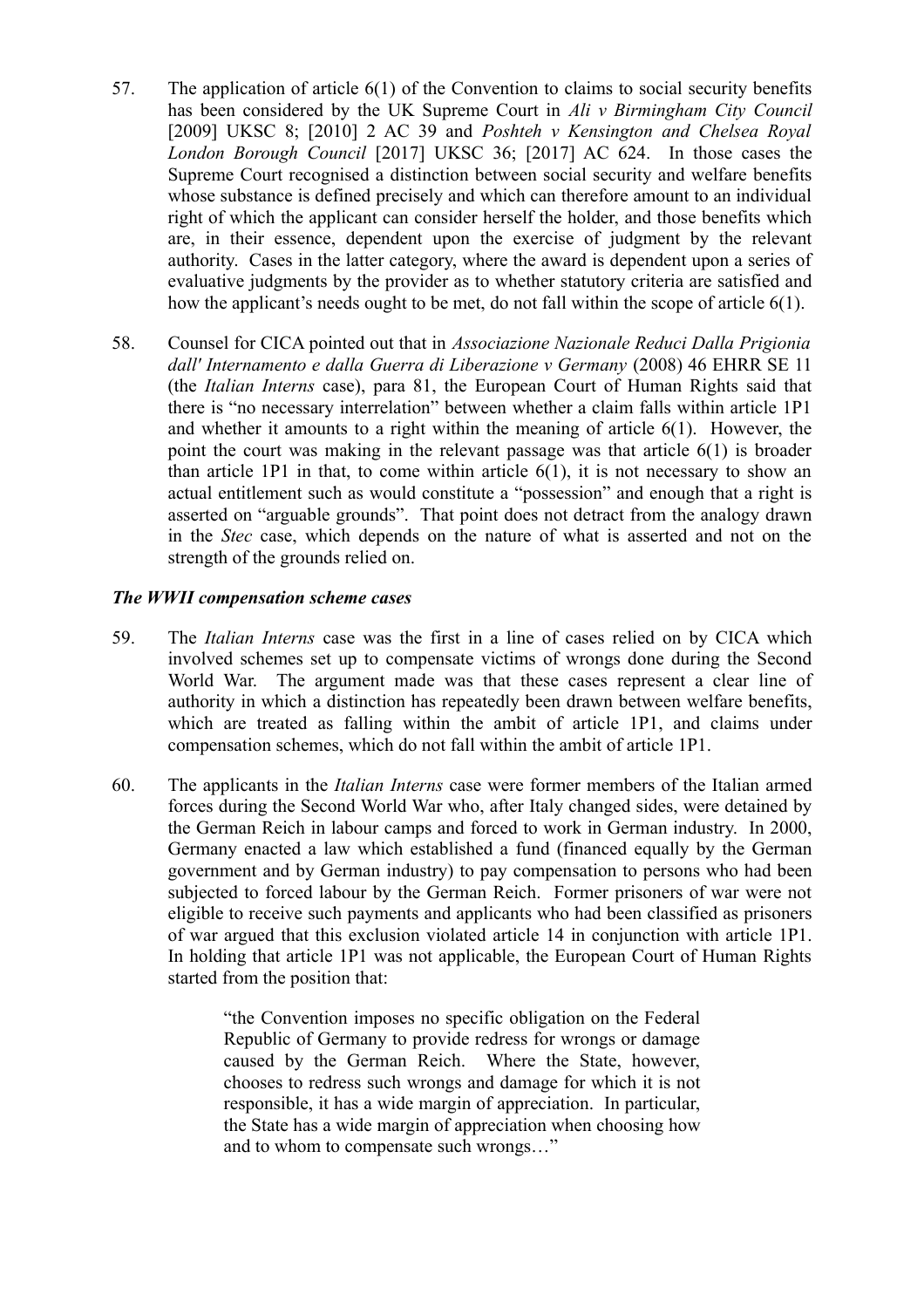See the *Italian Interns* case, para 63. The court further held that the facts of the case did not attract the protection of article 14. The *Stec* case was said (at para 77) to be distinguishable for the following reasons:

"It is true that both the present case and the case of *Stec* concerned non-contributory benefits which are partly funded by general taxation. However, while the case of *Stec* dealt with a supplementary regular payment and a regular retirement pension in the framework of social security, the subject of the instant case is a one-off payment granted as compensation for events which had occurred even before the Convention entered into force and represented, in a wider sense, a settlement of damages caused by the Second World War. The payments were made outside the framework of social security legislation, and cannot be likened to the payments in *Stec*."

- 61. Mr Collins submitted that the fact, mentioned in this passage, that the claims which were the subject of the *Italian Interns* case arose from events which occurred before the ratification of the Convention cannot in itself be material as the Convention applied at the time when the compensation scheme was introduced and when the applicants' claims to compensation were made. He argued that the relevance of this chronology was that, if the events had taken place after ratification, there would have been responsibility under the Convention in any event. Thus, the court was holding that, where a state creates a compensation scheme for wrongs for which it is not responsible under the Convention, such a scheme does not fall within the ambit of article 1P1.
- 62. I cannot accept that this is the correct interpretation of the reasoning in the *Italian Interns* case. If the German state had been liable under the Convention to compensate the applicants for the wrongs done to them, the applicants would have had no need to rely on article 1P1 or article 14. As I read the judgment, the reason for mentioning that the events in respect of which compensation was paid occurred even before the Convention entered into force was to emphasise the exceptional nature of the compensation scheme. The essential basis on which the case of *Stec* was distinguished was that claims to compensation under the scheme could not be regarded as amounting to entitlements protected by article 1P1 in circumstances where payments made under the scheme were in the nature of extraordinary, one-off, *ex gratia* payments which Germany had chosen to make outside the framework of its social security legislation. I do not read the observations of Lord Neuberger in *R (RJM) v Secretary of State for Work and Pensions* [2008] UKHL 63; [2009] 1 AC 311, para 32, on which Mr Collins relied, as in any way inconsistent with this interpretation.
- 63. The same reasoning explains the other cases in this line of authority: *Epstein v Belgium* (Application No 9717/05) 8 January 2008; *Ernewein v Germany* (Application No 14849/08) 12 May 2009; and *Association Nationales des Pupilles de la Nation v France* (Application No 22718/08) 6 October 2009. Each of those cases likewise involved a special one-off scheme for compensating victims of the Second World War. In the *Ernewein* case, for example, orphans whose fathers were known as "malgré nous" (that is, residents of Alsace and Lorraine forcibly conscripted into the German armed forces) complained that they did not receive compensation from Germany although payments were made to surviving members of the "malgré nous". In declaring the complaint under article 14 inadmissible, the court distinguished the *Stec* case on the basis that: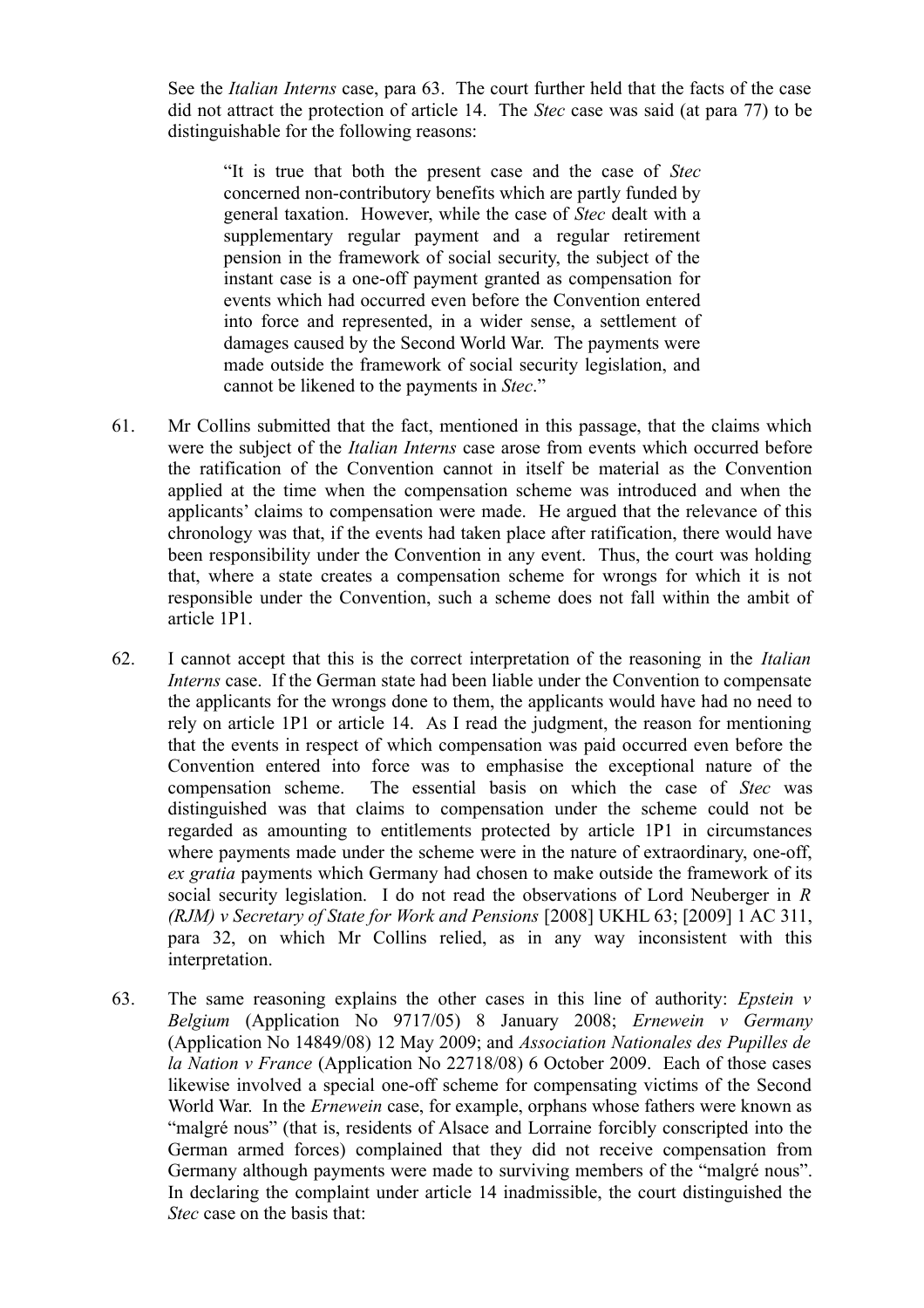"the United Kingdom government provided for a general pension scheme, whereas the German government did not provide for an all-encompassing compensation scheme under which the orphans of 'malgré nous' were in principle entitled to compensation."

### *The nature of the criminal injuries scheme*

- 64. The terms "welfare benefit" and "social security" are not terms of art. They are capable of describing almost any form of financial support or help provided to citizens by the state to promote or protect their welfare. The principle in *Stec* has been applied broadly to a wide range of benefits including, for example, in the UK earnings-related allowances for persons with industrial injuries, income support for disabled persons, child tax credits, housing benefit, and disability living allowance.
- 65. In the sense relevant for present purposes, payments made by the state under the UK's criminal injuries compensation scheme are in my view to be regarded as welfare benefits. Such payments are no different in principle from, for example, benefits payable to persons who have suffered industrial injuries (with which the case of *Stec* was itself concerned) or to people who have disabilities. Awards of compensation under the criminal injuries scheme are not made because the state is responsible for causing the victim's injuries, any more than the state is responsible if an accident occurs at work or if a person is or becomes disabled. (In the limited circumstances in which the state is responsible for failing to prevent crimes, a separate claim for damages will arise: see *D v Commissioner of Police of the Metropolis* [2018] UKSC 11; [2018] 2 WLR 895.) The underlying justification for making payments to victims of violent crimes is that they have suffered a very serious misfortune which the whole community should help to compensate for reasons of "equity and social solidarity": see the second recital to the Convention on the Compensation of Victims of Violent Crimes.
- 66. It is notable that in the *Italian Interns* case the European Court of Human Rights regarded payments made under the German compensation scheme which was the subject of that case as "non-contributory benefits" (see the second passage quoted at para 60 above). What was held to distinguish that case from the case of *Stec* was that the relevant payments were one-off payments in respect of particular historic events made outside the framework of the state's regular social security legislation. Applying that distinction, I think it clear that the UK criminal injuries compensation scheme is not a special scheme set up to provide one-off payments of reparation for a particular historic event. It forms part of the general framework of social security legislation in this country. The fact that it falls within the budget and remit of the Ministry of Justice rather than the Department for Work and Pensions and is governed by a different Act of Parliament from the Social Security Contributions and Benefits Act 1992 and Social Security Administration Act 1992 cannot be dispositive. What matters is not how the scheme is administered and regulated but the nature of the scheme.
- 67. The question is then whether, applying the test established by the *Stec* case, the legislation provides for payments to be made as of right. Although payments made under the criminal injuries scheme were originally discretionary and *ex gratia* in nature (being described in *R v Criminal Injuries Compensation Board, ex parte P* [1994] 1 All ER 80 at 84 as "not a right but a privilege" and as a "manifestation of the bounty of the Crown"), that is no longer the case. Since the scheme was placed on a statutory footing in 1995, a victim of crime who fulfils the eligibility conditions has a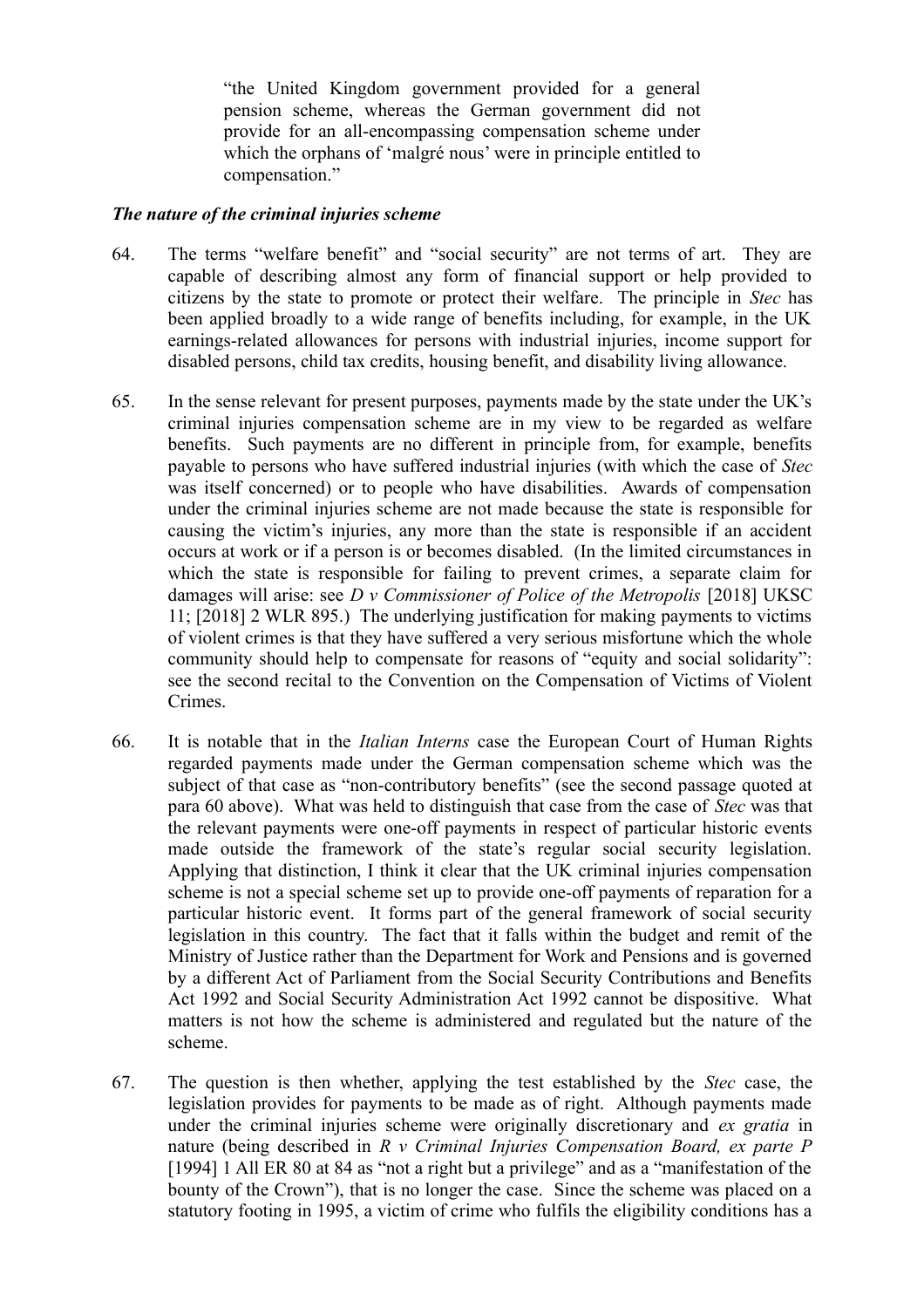right to an award under English domestic law. That was accepted by the Home Secretary and by CICA in *R (C) v The Home Office* [2004] EWCA Civ 234, para 41, in the context of article 6(1). It was also accepted by the court on an application to the European Court of Human Rights in that case: see *CB v United Kingdom* (Application No 35512/04) 25 August 2005, para 2.

- 68. Nor is the existence and scope of the criminal injuries scheme any longer purely a matter of choice on the part of the state. In accordance with the European Convention on the Compensation of Victims of Violent Crimes, which the UK has ratified, the UK now has an international obligation to provide compensation to victims of intentional crimes of violence who have suffered bodily injury or impairment of health. Such an obligation also arises under the Treaty on the European Union pursuant to Council Directive 2004/80EC of 29 April 2004 (see paras 13-14 and 18 above).
- 69. The necessary conclusion, in my view, is that the current criminal injuries compensation legislation in the UK is to be regarded as establishing a proprietary interest falling within the ambit of article 1P1 for persons satisfying its requirements. It follows that article 14 applies to JT's claim that she would be eligible for an award under the 2012 scheme but for discrimination on a ground prohibited by article 14.
- 70. In reaching this conclusion, I am fortified by the fact that it accords with the recent decision of the Court of Session (Inner House) in *MA v Criminal Injuries Compensation Board* [2017] CSIH 46; 2017 SLT 984, which has been followed by the High Court of Northern Ireland in *In re F* [2018] NIQB 7.

## *Status under article 14*

- 71. Article 14 contains a list of grounds on which discrimination is prohibited. But the wording of article 14 also makes it plain that the list is illustrative and not exhaustive. Thus, the list is preceded by the words "on any ground such as" and ends with the words "or other status". It is not suggested that JT has been discriminated against on the ground of a status which is specifically mentioned in article 14. What is said is that the case falls within the words "or other status". The approach of the European Court of Human Rights has been to interpret that phrase ("toute autre situation" in the French text) broadly. As interpreted, article 14 is not restricted to grounds such as sex or race which are particularly suspect because they are commonly or historically associated with prejudice and discriminatory treatment. (Such an interpretation would in any event be inconsistent with the inclusion of "property" in the list of grounds.) In addition, while the court has repeatedly referred to the need for a distinction based on a "personal" characteristic in order to engage article 14, this has not been taken to limit the scope of "other status" to characteristics which are innate or inherent: see *Clift v United Kingdom* (Application No 7205/07) 13 July 2010, paras 58-59.
- 72. So, for example, as Lord Neuberger noted in *R (RJM) v Secretary of State for Work and Pensions* [2008] UKHL 63; [2009] 1 AC 311, para 43, military rank, residence or domicile and previous employment with the KGB have all been held by the European Court of Human Rights to fall within "other status" in article 14. As Lord Wilson observed in *Mathieson v Secretary of State for Work and Pensions* [2015] UKSC 47; [2015] 1 WLR 2250, para 22, it is clear that, if the alleged discrimination falls within the scope of a Convention right, the European Court is reluctant to conclude that nevertheless the applicant has no relevant status, with the result that the inquiry into discrimination cannot proceed. The preferred approach is to take the nature of the ground into account at the subsequent stage of deciding whether the difference in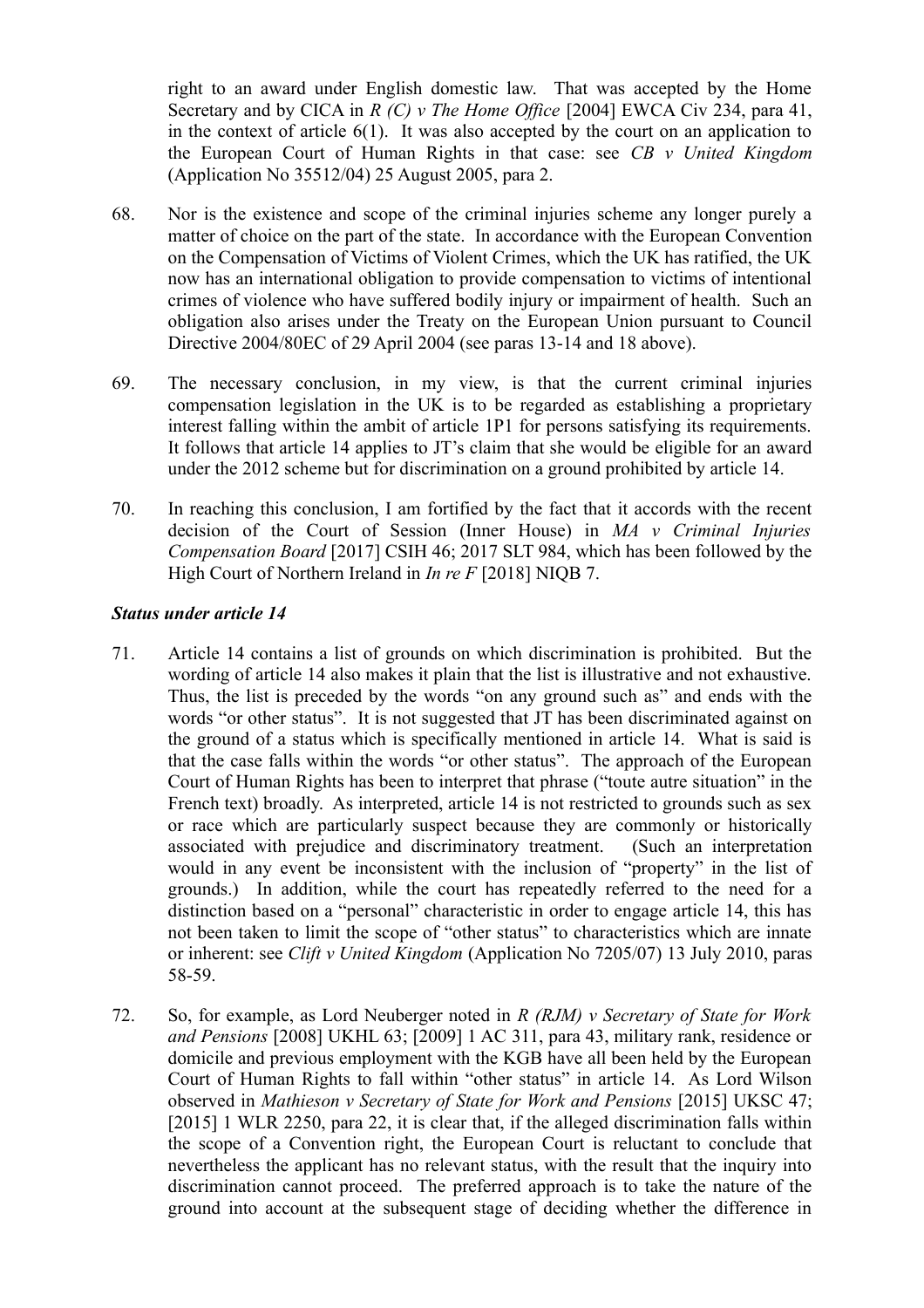treatment complained of amounts to discrimination. That is done by requiring "very weighty" reasons to justify a difference in treatment on a ground which is particularly suspect or immutable: see e.g. the cases cited in *AL (Serbia) v Secretary of State for the Home Department* [2008] UKHL 42; [2008] 1 WLR 1434, para 29.

- 73. The same general approach has been followed by the UK's highest court. Characteristics which have been accepted by the Supreme Court as falling within the scope of article 14 include place of residence (see *R (Carson) v Secretary of State for Work and Pensions* [2005] UKHL 37; [2006] 1 AC 173 and *R (A) v Secretary of State for Health (Alliance for Choice and other intervening)* [2017] UKSC 41; [2017] 1 WLR 2492), "homelessness" (see the *RJM* case), a person's immigration status (see *R (Tigere) v Secretary of State for Business, Innovation and Skills* [2015] UKSC 57; [2015] 1 WLR 3820), being a child suffering from particularly severe disabilities which required lengthy in-patient hospital treatment (see the *Mathieson* case), and being a co-habitee (see *In Re Brewster* [2017] UKSC 8; [2017] 1 WLR 519). On the other hand, in *Sanneh v Secretary of State for Work and Pensions* [2017] UKSC 73; [2017] 3 WLR 1486 the Supreme Court held that being a "*Zambrano*" carer (that is, a non-European citizen who is the primary carer of a European citizen) was not a status covered by article 14.
- 74. In *Clift v United Kingdom*, *supra*, the European Court of Human Rights, disagreeing with the view of the House of Lords in *R (Clift) v Secretary of State for the Home Department* [2006] UKHL 54; [2007] 1 AC 484, regarded a difference between prisoners based on the length of their sentence as falling within article 14. The decision of the House of Lords, however, remains binding on this court and that case is in any event at the outer limit of what the European Court has recognised as a "status" for the purpose of article 14. More recently, in *Minter v United Kingdom* (2017) 65 EHRR SE6 the European Court, distinguishing the case of *Clift*, held that article 14 did not apply to a difference in treatment which resulted from the application of a different sentencing regime introduced by new legislation to offenders sentenced after a particular date.
- 75. In the *RJM* case [2009] 1 AC 311, para 5, Lord Walker depicted the grounds covered by article 14 as falling within a series of concentric circles, with those characteristics which are innate or most closely connected with an individual's personality at the core. (He gave the examples of gender, sexual orientation, pigmentation of the skin and congenital disability.) A wider circle would include characteristics such as nationality, language, religion and politics which are regarded as important to the development of an individual's personality and reflect important values protected by the Convention. Further out in the concentric circles are characteristics that are "more concerned with what people do, or with what happens to them, than with who they are" but which may still come within article 14 – homelessness being one of these. The corollary of this is that:

"The more peripheral or debatable any suggested personal characteristic is, the less likely it is to come within the most sensitive area where discrimination is particularly difficult to justify."

This approach was endorsed by Lord Wilson, giving the lead judgment of the Supreme Court in the *Mathieson* case, para 21.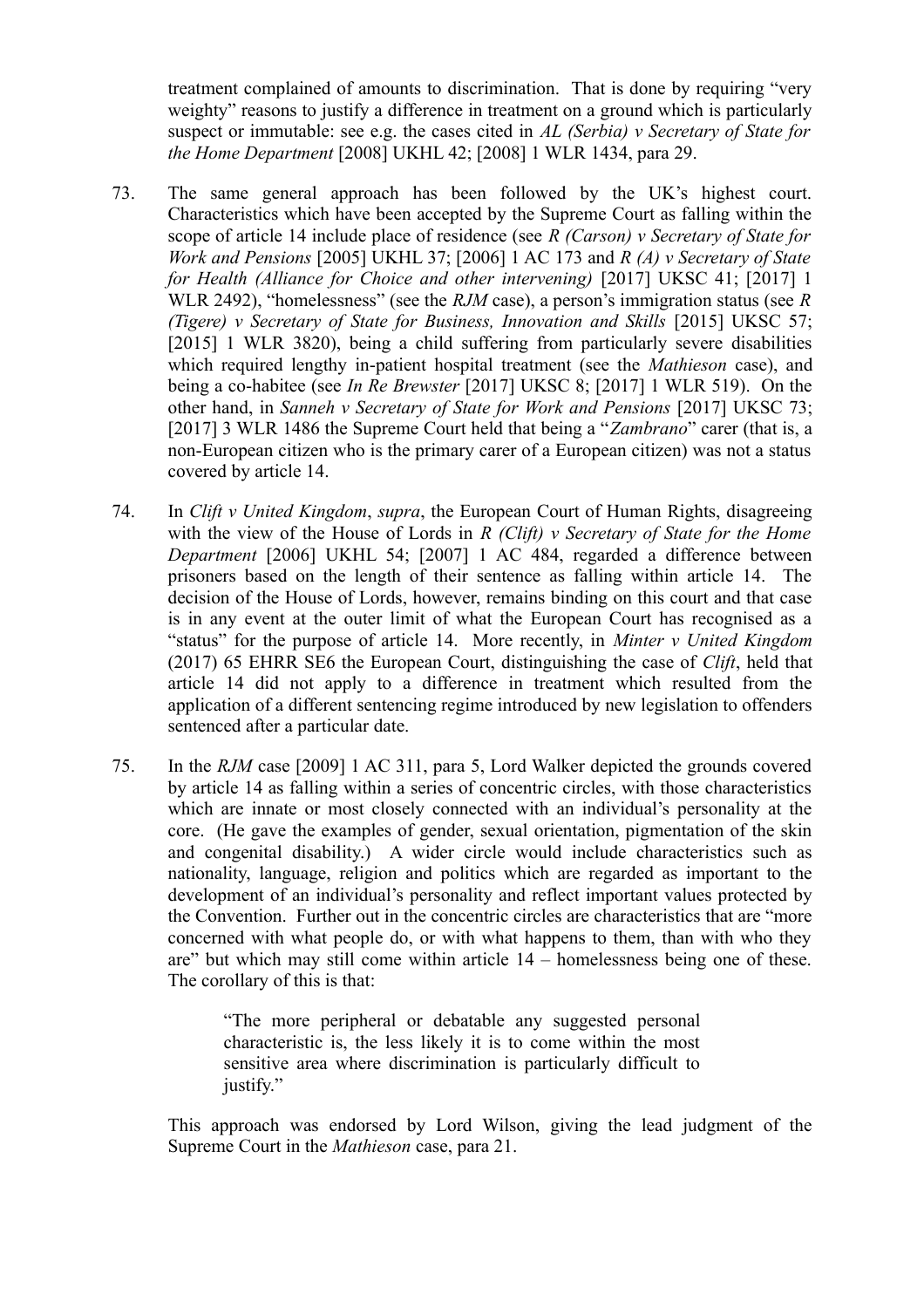### *Age discrimination*

76. As mentioned earlier, it was JT's case in the Upper Tribunal, and is still maintained on this appeal, that she has been discriminated against on the ground of age. There can be no doubt that age is a status for the purpose of article 14: see *Khamtokhu v Russia* (2017) 65 EHRR 6, para 62. But the complaint that JT has been treated differently on the ground of her age is unsustainable. Para 19 of the 2012 scheme which contains the 'same roof' rule does not draw any distinction based on age. The rule applies irrespective of how old the victim was when the offence occurred (or when an application under the scheme is made). The fact that the rule applies only to offences committed between certain dates does not make age the ground of distinction.

## *Living as a family member*

- 77. The main and much more focused way in which the case has been advanced in this court identifies the relevant status by reference to the terms of para 19 of the 2012 scheme as that of someone who, when a victim of a violent crime, was living together as a member of the same family as her assailant. That, in my view, is undoubtedly a personal status of a kind which falls within article 14. Although not a core feature of a person's identity such as gender or sexual orientation, living with another person as a member of the same family seems to me to come within the middle of Lord Walker's concentric circles, being a status that – certainly in the case of a parental or quasi-parental relationship – is central to the development of an individual's personality and is not a matter which he or she can be expected to change. This is reflected in the fact that respect for a person's family life and home is protected in the Convention by article 8 because of its "central importance to the individual's identity, self-determination, physical and moral integrity, maintenance of relationships with others and a settled and secure place in the community": see *Connors v United Kingdom* (2005) 40 EHRR 9, para 82.
- 78. On behalf of CICA, Mr Collins argued that the fundamental reason for the difference in treatment in this case is the date when the offences took place. He emphasised that different rules would have applied if JT's injuries had been sustained on or after 1 October 1979 – in which case living together as a member of the same family as her assailant would not have precluded her from receiving compensation – or if her injuries had been sustained before 1 August 1964, in which case she would not have been eligible for an award in any circumstances (see para 17 of the 2012 scheme). The reality, he submitted, is that the fundamental factor which defines why people are treated differently under the 2012 scheme is the date of the assault; but that cannot constitute a relevant "status" for the purpose of article 14.
- 79. If JT's complaint were that she has been treated differently from victims of similar crimes who sustained injuries on or after 1 October 1979, then this argument would, in my opinion, be a good answer to the complaint. I would accept that the date on which the injury occurred cannot constitute a status for the purpose of article 14, in the same way as the date on which a person was sentenced was held not to be such a status in *Minter v United Kingdom*, *supra*. But that is not the comparison made. JT's complaint is not directed at the distinction drawn in the compensation scheme rules between injuries sustained before and after 1 October 1979. It is directed at the distinction drawn among people all of whom sustained injuries from assaults during the same period (before 1 October 1979 and after 1 August 1964). The ground on which one group of such persons is treated differently (by being barred from receiving compensation) from others whose situation is otherwise analogous is solely that those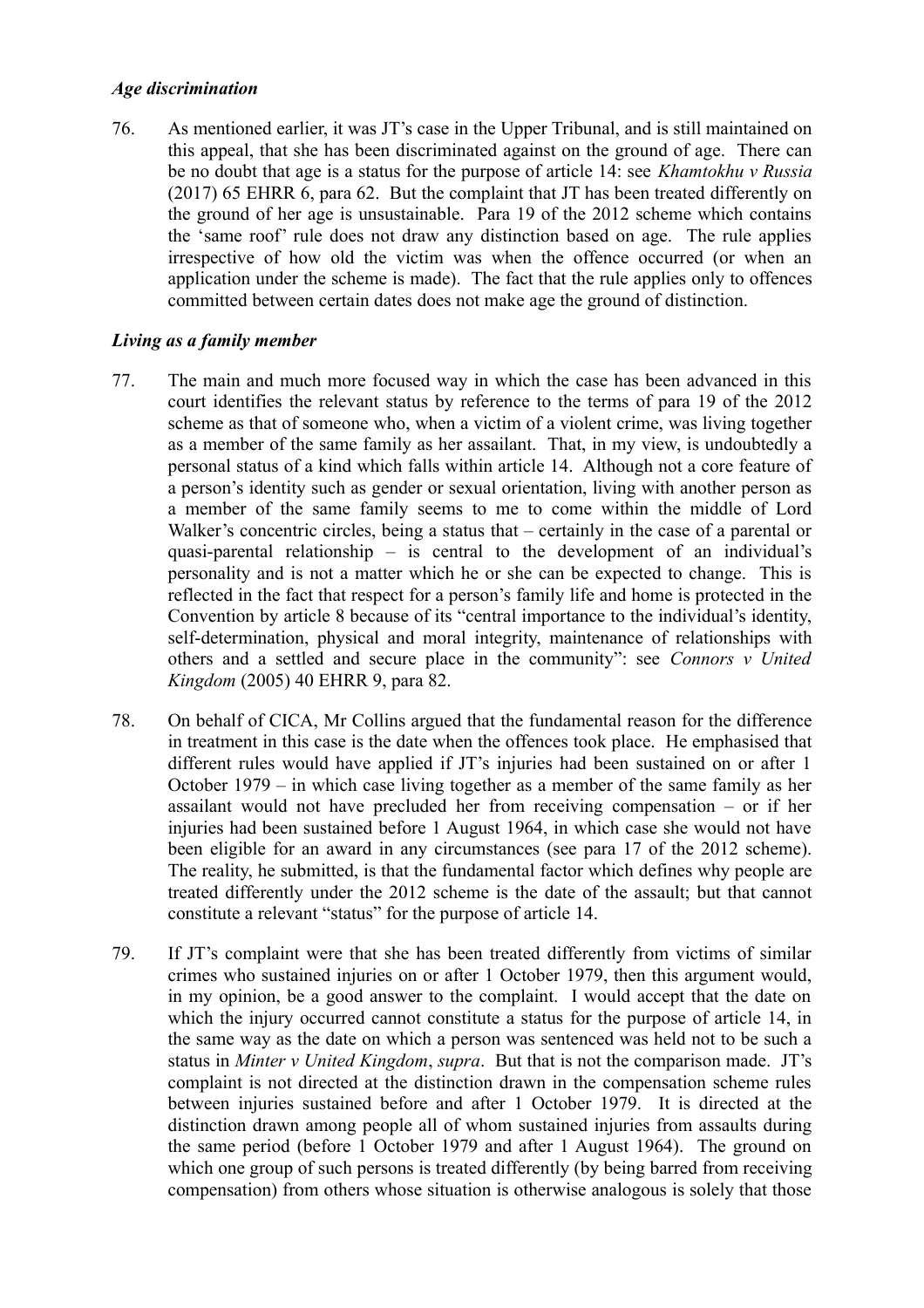in the excluded group were living together as a member of the same family as their assailant when the offence was committed.

80. Once the relevant comparator group is correctly identified, I think it can be clearly seen that the difference in treatment complained of is based on a ground which constitutes a status for the purpose of article 14.

## *The test of justification*

- 81. The next question is whether the difference in treatment complained of in this case constitutes "discrimination" prohibited by article 14. According to settled case law, this depends on whether the state can show an "objective and reasonable justification" for the difference in treatment, judged by whether it has a legitimate aim and there is a "reasonable relationship of proportionality" between the aim and the means employed to realise it: see e.g. *Rasmussen v Denmark* (1985) 7 EHRR 371, para 38; *Petrovic v Austria* (2001) 33 EHRR 14, para 30. It is also well settled in the case law of the European Court of Human Rights that states have a certain "margin of appreciation" in applying this test, the breadth of which will vary according to "the circumstances, the subject matter and the background": see e.g. *Rasmussen v Denmark* (1985) 7 EHRR 371, para 40; *Petrovic v Austria* (2001) 33 EHRR 14, para 38.
- 82. In its judgment on the merits in *Stec v United Kingdom* (2006) 43 EHRR 74, para 52, the Grand Chamber having made this point said:

"A wide margin is usually allowed to the state under the Convention when it comes to general measures of economic or social strategy. Because of their direct knowledge of their society and its needs, the national authorities are in principle better placed than the international judge to appreciate what is in the public interest on social or economic grounds, and the Court will generally respect the legislature's policy choice unless it is 'manifestly without reasonable foundation'." [citations omitted]

Although this statement was referring to the margin of appreciation afforded to national authorities by an international court, the UK Supreme Court held in *Humphreys v Revenue and Customs Commissioners* [2012] UKSC 18; [2012] 1 WLR 1545, paras 15-20, that the "manifestly without reasonable foundation" test is also the test to be applied by a UK domestic court when examining a justification advanced for a difference in treatment in a matter of economic or social policy. This has been confirmed by the Supreme Court in a number of subsequent cases: see *R (SG and JS) v Secretary of State for Work and Pensions (Child Poverty Action Group Intervening)* [2015] UKSC 16; [2015] 1 WLR 1449, paras 11, 93; *Mathieson v Secretary of State for Work and Pensions* [2015] UKSC 47; [2015] 1 WLR 3250, paras 26-27; *R (Tigere) v Secretary of State for Business, Innovation and Skills* [2015] UKSC 57; [2015] 1 WLR 3820, paras 27, 75-77; *R (MA) v Secretary of State for Work and Pensions* [2016] UKSC 58; [2016] 1 WLR 4550, paras 36-38.

83. It is not immediately obvious how a test which requires a policy choice to be respected unless it is "manifestly without reasonable foundation" differs from a test of irrationality. Nevertheless, it is also firmly established and is common ground in the present case that the test for justification remains one of proportionality. The canonical formulation of that test is now that of Lord Reed in *Bank Mellat v HM Treasury (No 2)* [2013] UKSC 39; [2014] AC 700, para 74, where he identified the assessment of proportionality as involving four questions: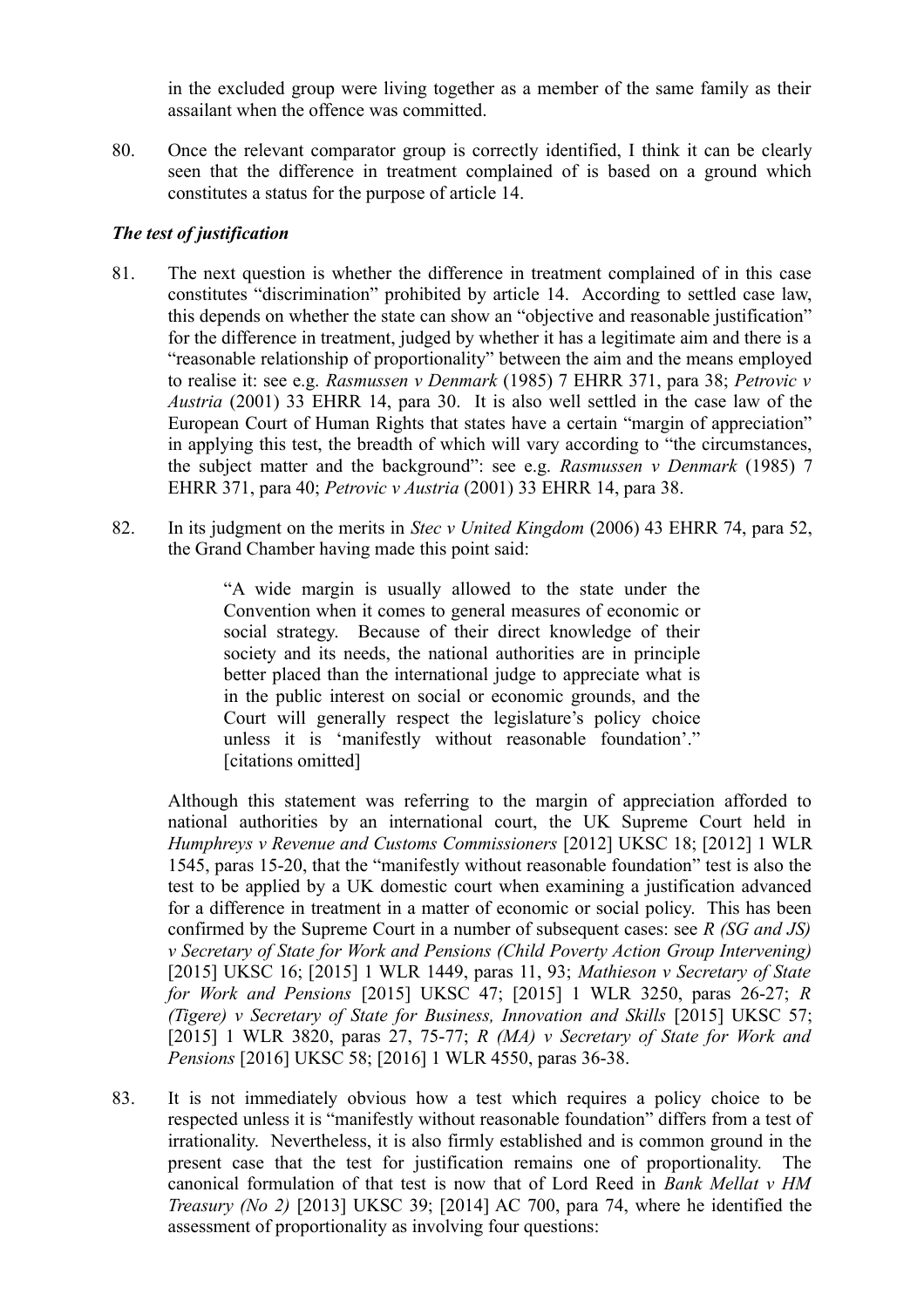"(1) whether the objective of the measure is sufficiently important to justify the limitation of a protected right, (2) whether the measure is rationally connected to the objective, (3) whether a less intrusive measure could have been used without unacceptably compromising the achievement of the objective, and (4) whether, balancing the severity of the measure's effects on the rights of the persons to whom it applies against the importance of the objective, to the extent that the measure will contribute to its achievement, the former outweighs the latter."

Put more shortly, the question at step four is whether the impact of the rights' infringement is disproportionate to the likely benefit of the impugned measure: ibid. Another way of framing the same question is to ask whether a fair balance has been struck between the rights of the individual and the interests of the community: see *Bank Mellat v HM Treasury (No 2)* [2013] UKSC 39; [2014] AC 700, para 20 (Lord Sumption).

- 84. In *In re Medical Costs for Asbestos Diseases (Wales) Bill* [2015] UKSC 3; [2015] AC 1016, paras 46-52, Lord Mance (giving the lead judgment in the Supreme Court) discussed at some length the question of how the "manifestly without reasonable foundation" test relates to this four-stage assessment of proportionality. Lord Mance concluded that the test is applicable at the first stage, when asking whether the measure has a legitimate aim, and possibly at the second and third stages. However, at the fourth stage where the court is required to weigh the benefits of the measure against its impact on individual rights, it may be appropriate to give significant weight to the choice made by the legislature but "the hurdle to intervention will not be expressed at the high level of 'manifest unreasonableness'" (paras 46 and 52). Lord Thomas, who gave the other judgment, agreed with Lord Mance on this point (para 114). This view has since been endorsed by Lord Wilson in giving the majority judgment in *R (A) v Secretary of State for Health (Alliance for Choice and others intervening)* [2017] UKSC 41; [2017] 1 WLR 2492, para 33.
- 85. On this authority counsel for JT and for the Equality and Human Rights Commission submitted that the criterion of whether the policy choice made is "manifestly without reasonable foundation" is not relevant at the final stage of assessing proportionality in asking whether a fair balance has been struck between the rights of the individual and the interests of the community. Counsel for CICA disputed this, relying on other decisions of the Supreme Court in which no distinction has been drawn between different stages of the proportionality assessment in applying the "manifestly without reasonable foundation" test. They relied above all on *R (MA) v Secretary of State for Work and Pensions* [2016] UKSC 58; [2016] 1 WLR 4550, where a Supreme Court of seven justices unanimously rejected an argument that the courts below had been wrong to apply the "manifestly without reasonable foundation" test and the Supreme Court itself applied the test without referring to proportionality. Counsel for CICA also emphasised that the *Medical Costs* case and the *Alliance for Choice* case were not concerned with the provision of state benefits: the former involved the retrospective deprivation of property and the latter was concerned with the provision of abortion services, a quite different field.
- 86. I do not accept that the *Medical Costs* and *Alliance for Choice* cases can be distinguished on the ground that they did not involve the provision of state benefits. Both involved matters of economic or social policy which fell squarely within the area where the court will be very slow to substitute its view for that of the executive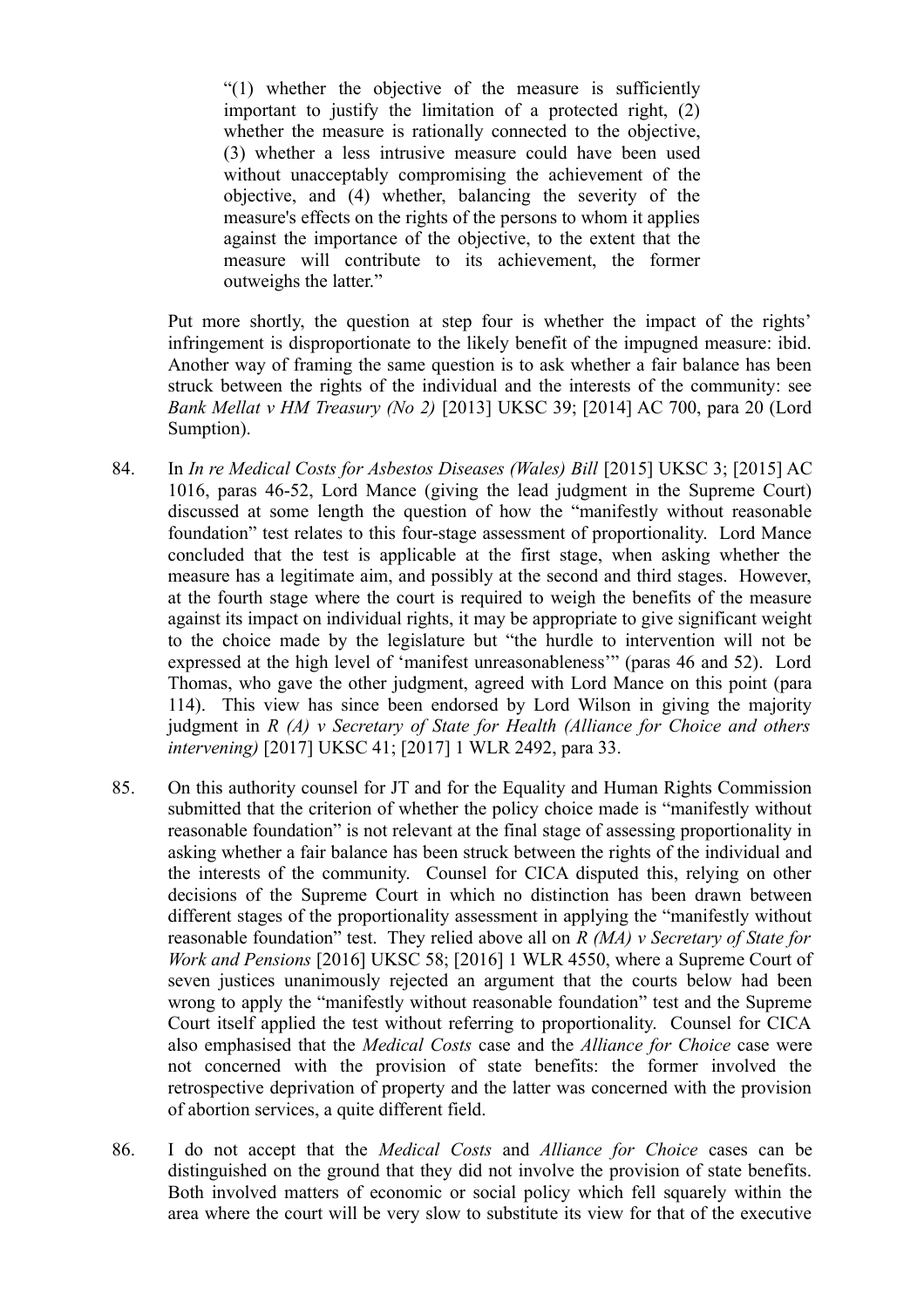or legislature. Moreover, there is nothing in the *Stec* case (or other jurisprudence of the European Court of Human Rights) from which the "manifestly without reasonable foundation" test derives, and no reason in principle or logic, to adopt a different and special rule in benefit cases. However, the approach endorsed in the *Medical Costs* and *Alliance for Choice* cases has not been explicitly discussed or applied in other decisions. It may be that at some point the Supreme Court will re-visit and clarify the correct analysis. That said, whether, at the stage of assessing whether a policy choice strikes a fair balance, the "hurdle for intervention" is pitched at the level of "manifest unreasonableness" or something slightly less is a point of some nicety which seems unlikely to make a practical difference in many cases. Certainly it would make no difference to my conclusions in the present case. In these circumstances I propose to apply both versions of the test.

### *Intensity of review*

87. Although broad, the margin which the court should afford to a policy choice on a matter of economic or social strategy is nevertheless not without limit. As Lord Neuberger stated in the *RJM* case (para 57):

> "Of course, there will come a point where the justification for a policy is so weak, or the line has been drawn in such an arbitrary position that, even with the broad margin of appreciation afforded to the state, the court will conclude that the policy is unjustifiable."

In determining where this point comes, three important considerations emerge from the case law.

- 88. First, the fact that the hurdle for intervention is a high one does not mean that justifications put forward for the measure in question should escape careful scrutiny. "On analysis it may indeed lack a reasonable basis": see *Humphreys v Revenue and Customs Commissioners* [2012] UKSC 18; [2012] 1 WLR 1545, para 22 (Baroness Hale). Nor can this displace the fundamental principle that ultimately it is for the court to decide whether or not there has been a breach of a Convention right.
- 89. Second, as mentioned earlier, the strength of the reasons required to justify a difference in treatment will vary according to the nature of the ground on which the difference in treatment is based. In the *MA* case (para 37) Lord Toulson accepted that there are cases involving state benefits in which the European Court of Human Rights has spoken of a need for weighty reasons to justify a difference in treatment. He gave the example of *Andrejeva v Latvia* [2009] 51 EHRR 28, where state pension rules discriminated against the applicant on grounds of her nationality. Lord Toulson said that in that case "there was, on the face of it, no reasonable foundation for such discrimination, and in those circumstances it was for the state to produce a good reason to justify it." In other words, the nature of the ground on which the difference in treatment is based will affect the readiness of the court to find that there was manifestly no reasonable foundation for it.
- 90. Third, a further important factor is whether or to what extent the values or interests relevant to the assessment of proportionality were actually considered when the policy choice was made. Thus, it is clear that where the public authority has addressed the particular issue before the court and has taken account of the relevant human rights considerations in making its decision, a court will be slower to upset the balance which the public authority has struck. But where there is no indication that this has been done, "[t]he court's scrutiny is bound to be closer and the court may have no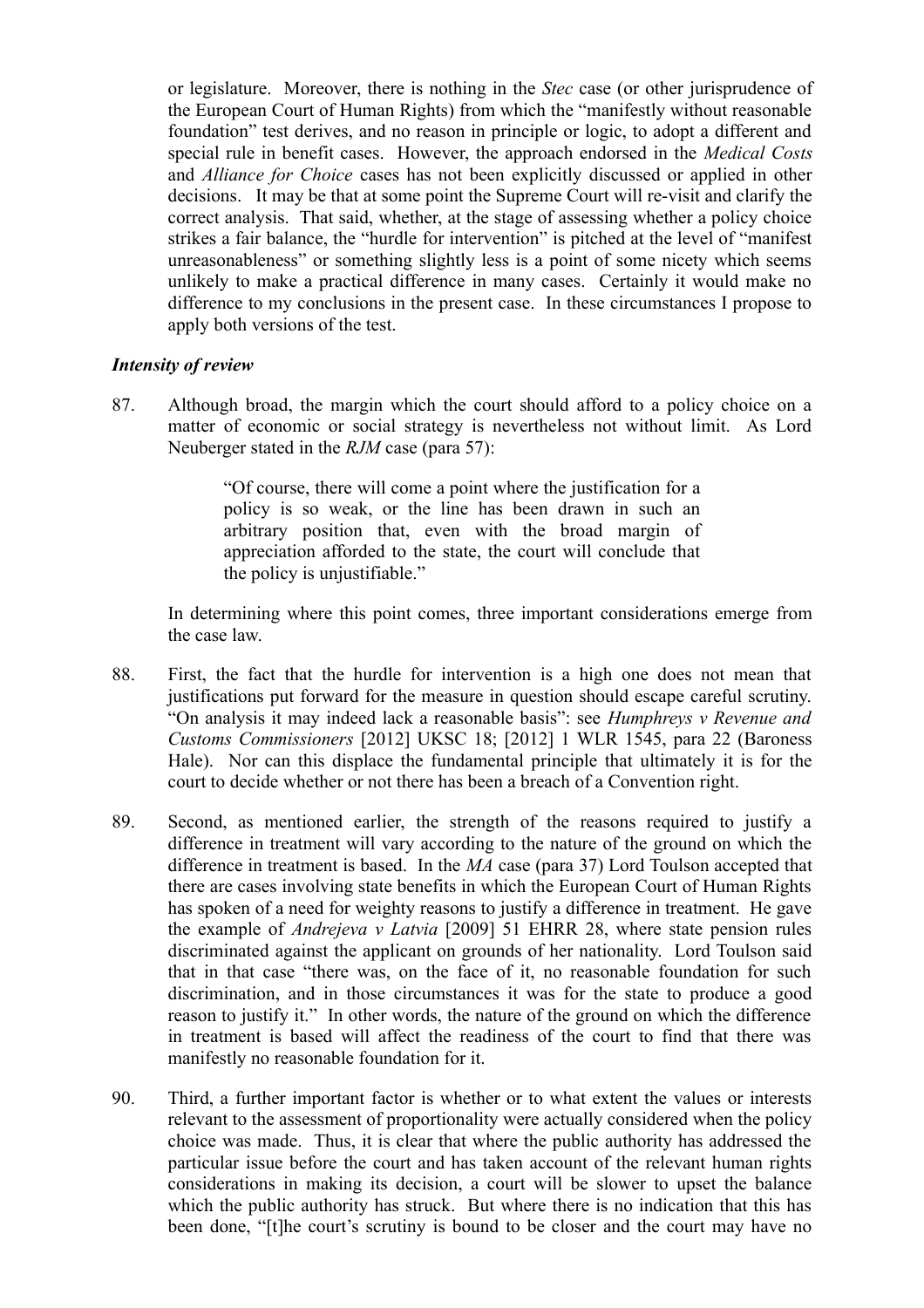alternative but to strike the balance for itself, giving due weight to such judgments as were made by the primary decision-maker on matters he or it did consider": *Belfast City Council v Miss Behavin' Ltd* [2007] UKHL 19; [2007] 1 WLR 1420, para 47; see also paras 26, 37, 91; the *Tigere* case, para 32; and *In Re Brewster*, paras 50-52.

## *Intensity of review in this case*

- 91. Applying these principles to the present case, I have already noted that the ground on which JT is barred from receiving compensation – that she was living as a member of the same family as her assailant – is not one of the 'suspect' grounds such as race or sex, which require "very weighty" reasons to justify a difference in treatment. In the case of a person such as JT who was a minor at the relevant time, however, it was a status which she had no power to change. It was not through any choice of hers that she was living as a member of the same family as her stepfather when he assaulted and raped her, starting before she was aged five. To treat a situation not of her making and which she could not alter as a ground for preventing her from receiving compensation is, on its face, unreasonable.
- 92. Further, the central importance of family life and home particularly in the case of a child – to a person's identity makes the sexual abuse of a child by another family member – particularly one with parental responsibility – all the more injurious because it constitutes a grave abuse of trust. If anything, therefore, it might be thought that a victim in JT's position would have a greater claim to be treated as eligible for an award than a person who was assaulted by someone who was not living as a member of their family when the incident occurred. A good reason is needed to justify a rule which adopts the opposite position.
- 93. I have already noted that a decision was expressly taken by government to retain the 'same roof' rule when reforms were made to the criminal injuries scheme in 2012. Notably, however, there is nothing in the consultation documents which suggests that, in formulating the 2012 scheme, any account was taken of the relevant human rights considerations. As noted earlier, there was no reference to the 'same roof' rule in the consultation paper or in the government's response to the consultation. The rule was mentioned only in the Equality Impact Assessments.
- 94. The purpose of those assessments was to analyse the potential impact of the proposals on the matters identified in section 149 of the Equality Act 2010. Those matters are the elimination of unlawful discrimination and other prohibited conduct under the Equality Act, the advancement of equality of opportunity between those who share a characteristic protected by that Act and those who do not, and the fostering of good relations between those who share a protected characteristic and those who do not. Thus, the only question addressed in the Equality Impact Assessments was whether it was justifiable to retain the 'same roof' rule in the light of the potential impacts of doing so on those equality issues (see the discussion quoted at para 28 above). There was no consideration of whether retaining the rule was compatible with article 14 of the European Convention nor of whether – irrespective of any impact on characteristics protected by the Equality Act – it is consistent with basic fairness to discriminate between victims of violent crimes according to whether or not they were living as a member of the same family as their assailant.
- 95. Just as importantly, no doubt because of the limited focus of the Equality Impact Assessments, there is no indication that any consideration was given to whether retaining the 'same roof' rule was consistent with the principles intended to underpin the criminal injuries compensation scheme and with the scheme's main purpose.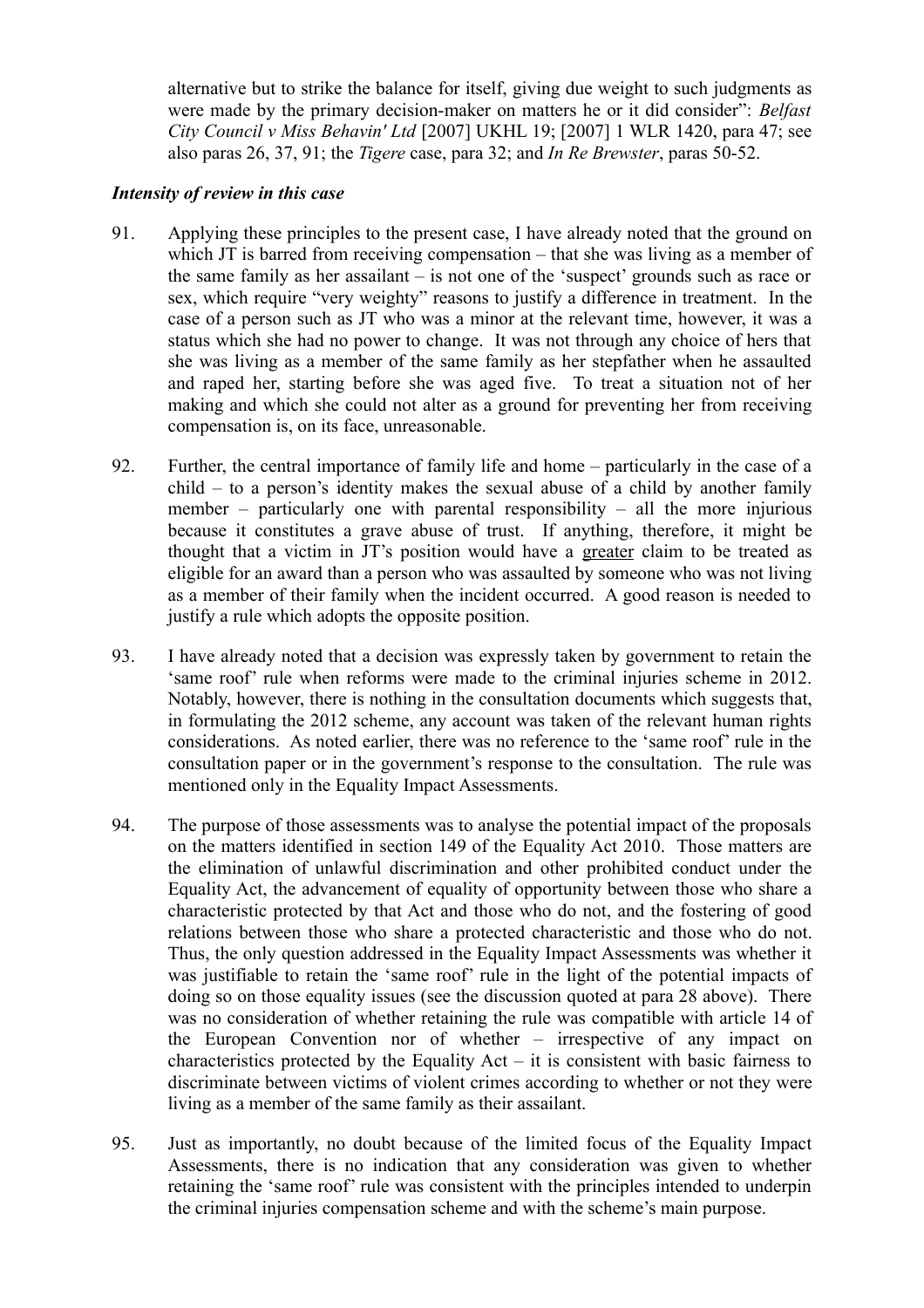- 96. I have quoted (at para 22 above) the explanation given in the government consultation paper that the main purpose of the scheme is to provide payments to those who suffer serious physical or mental injury as the direct result of deliberate violent crime, including sexual offences, of which they are the innocent victims. It was said that "[t]his purpose underpins all of our proposals". It appears flatly inconsistent with that purpose to exclude from the scheme, as regards offences which occurred during a particular period, all innocent victims who were living as a member of the same family as their assailant, however serious their injuries, while at the same time awarding compensation for what may be far less serious injuries to persons who were not living together with their assailant at the relevant time. This also appears inconsistent with the policy stated in the government's consultation paper of attaching a high priority to awards for victims of sexual offences (see para 23 above).
- 97. I have also quoted at para 20 above the principles said to have been taken into account in formulating the 2012 scheme. None of those principles is capable of justifying the 'same roof' rule and the first two principles, in particular, are directly inconsistent with it. Excluding all applicants who were living as a member of the same family as their assailant conflicts with the principle of focusing resources on the most seriously injured. It also conflicts with the principle of recognising public concern for those who have been the victims of particularly distressing crimes such as sexual assaults on children.
- 98. Furthermore, although the fifth principle underpinning the reforms was that of "ensuring reforms comply with our legal obligations, both domestic and European", a footnote in the consultation paper identified the core legal framework for this purpose as the Criminal Injuries Compensation Act 1995, Directive 2004/80/EC, the Compensation Convention and article 6 of the European Convention on Human Rights so far as it relates to applications under the scheme. Article 14 of the European Convention on Human Rights was not mentioned. There is nothing to suggest that it was considered.

### *Justifications for the 'same roof' rule*

- 99. Notwithstanding these points, the fact remains that the decision to retain the 'same roof' rule was a deliberate policy choice made by the Secretary of State for reasons which were given in the Equality Impact Assessments and which Parliament confirmed when it approved the 2012 scheme. On what is undoubtedly a matter of social and economic policy, a court must afford a very wide latitude in examining the adequacy of those reasons.
- 100. Four justifications for the rule were given or mentioned in the Equality Impact Assessments. Although counsel for CICA did not seek to rely on them, I will first address what appear from the Parliamentary record to have been the two original reasons for including the 'same roof' rule in the first criminal injuries compensation scheme when it was introduced in 1964. Both of these reasons are referred to in the assessments. I will then consider the two main reasons given in the assessments for retaining the rule, which are those on which counsel for CICA relied.

### *Benefiting from an award*

101. As noted earlier, the Equality Impact Assessments identified the aim of the 'same roof' rule as being to prevent an assailant from benefiting from an award. That is unquestionably a legitimate aim. But it would be hard to suggest that a rule which precludes any award from being made to an applicant who was living with their assailant at the time of an incident which occurred over 30 years ago – irrespective of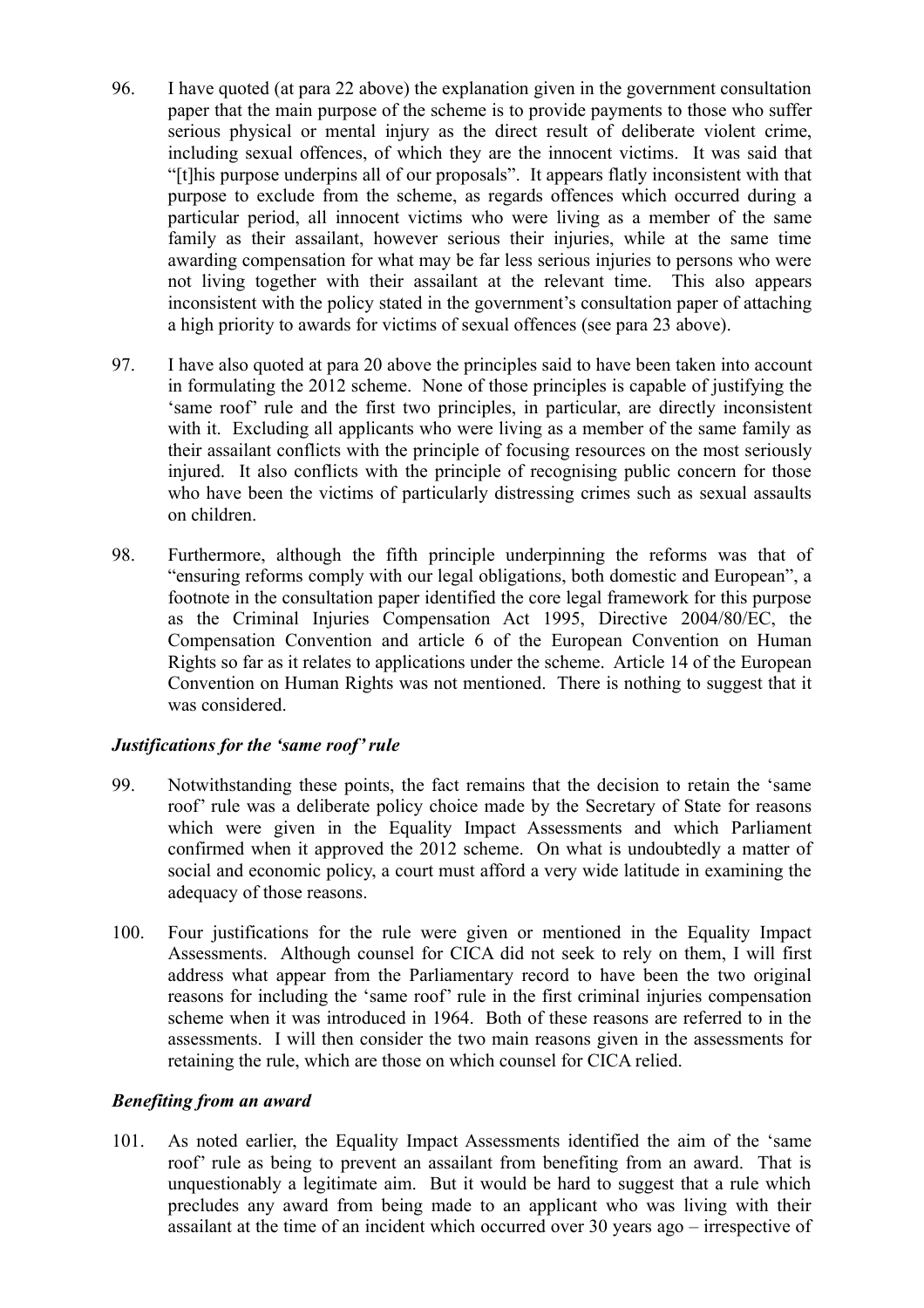their present situation – is rationally connected to that aim. There are in any case alternative and obviously better targeted means of ensuring that an assailant does not benefit from an award. Such alternative means have been adopted for victims of injuries sustained after 1 October 1979. They are now embodied in paras 20 and 21 of the 2012 scheme. Those rules comprise: (a) a general prohibition against making an award if an assailant might benefit from it; and (b) a more specific rule which prevents an award from being made in cases where the applicant and the assailant were adults living together as members of the same family at the time of the incident, unless the applicant and the assailant no longer live together and are unlikely to do so again. Until 2012 there was an additional restriction in such cases which prevented an award from being made unless a prosecution had been brought (or there were good reasons why a prosecution had not been brought). But, as described at para 26 above, this restriction was removed when the rules were revised because the government was satisfied that it was unnecessary and that the other rules were sufficient to ensure that an offender does not benefit from an award.

102. In circumstances where the rules in paras 20 and 21 of the current scheme are as a matter of policy regarded as sufficient to ensure that the assailant does not benefit from an award made in respect of injuries sustained on or after 1 October 1979, I can see no rational basis for regarding them as inadequate in cases where injuries were sustained before that date. Still less could it rationally be suggested that the 'same roof' rule is a proportionate means of achieving the aim of preventing an assailant from benefiting from an award. Nor indeed has CICA attempted to justify the existence of the rule by reference to that aim.

## *Difficulties of proof*

- 103. Apart from concern to avoid benefiting the offender, the other reason given for adopting the 'same roof' rule when a criminal injuries scheme was first introduced in 1964 was concern that it would be difficult to ascertain the facts of offences which were committed against a member of the offender's family living with him at the time of the offence (see paras 9 and 10 above). There is a residual trace of this argument in the Equality Impact Assessments, where it was said that to open the scheme up to claims in respect of injuries sustained between 1964 and 1979 "could create difficulties for claims officers in establishing the link between the offence and the injuries" (see para 28 above).
- 104. The fact is, however, that claims can already be made in respect of injuries sustained between 1964 and 1979 by victims who were not living as a member of the same family as their assailant at the time of the offence. The potential difficulties of investigating such historic claims have not been considered a good reason for excluding them from the scope of the scheme. Instead, those difficulties have been addressed by rules which provide that applications in respect of such injuries will only be accepted if (a) the applicant was a child on the date of the incident and makes the application within two years of the first report of the incident to the police (or due to exceptional circumstances the applicant could not have applied earlier); and (b) a claims officer is satisfied that the evidence presented in support of the application means that it can be determined without further extensive enquiries by a claims officer (see para 35 above). Given that as a matter of policy these rules are regarded as a sufficient filter to address the potential difficulties of investigating historic claims in some cases, it hard to conceive why they should not be regarded as sufficient in all cases. In particular, it is hard to see why the difficulties for claims officers in establishing the link between the offence and injuries sustained between 1964 and 1979 should be considered inherently greater in cases where the victim was living as a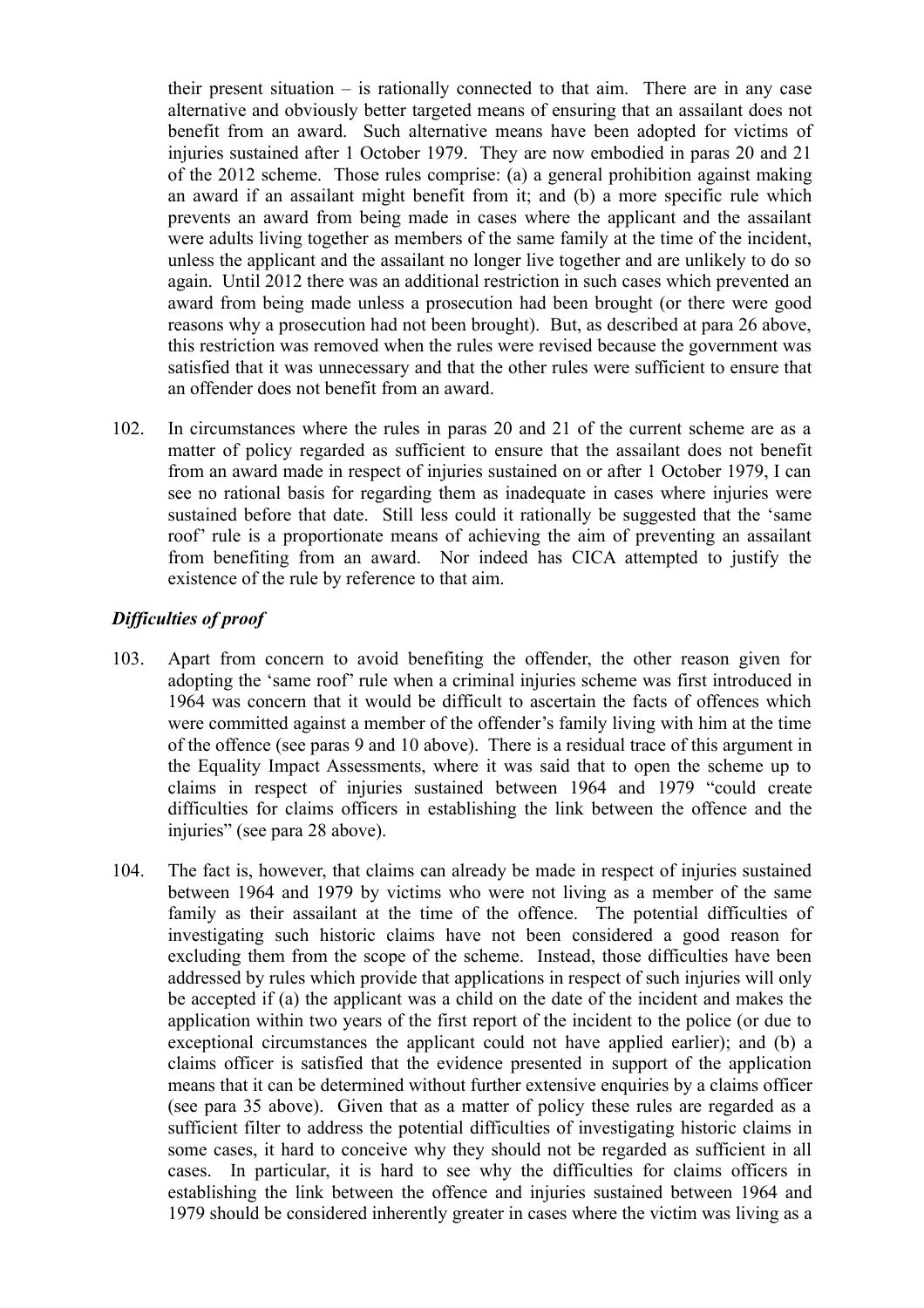member of the same family as the assailant when the offence was committed (but is not now) than in other cases. It is even harder to conceive why, if the difficulties are for some reason thought to be greater, the restrictions on making historic claims already contained in the scheme might not be thought adequate to deal with them. In particular, it is hard to envisage any basis on which the requirement that a claims officer must be satisfied that the evidence presented in support of the application means that it can be determined without further extensive enquiries by a claims officer might be considered an inadequate safeguard – especially when it is considered adequate in cases where the victim and the assailant were not living together as members of the same family at the time of the offence. Even if, however, for some reason that safeguard was believed not to be enough, a justification would be needed for imposing a complete ban on accepting applications rather than imposing an additional requirement such as the requirement that an award will not be made unless a prosecution has been brought (or there are good reasons why not). That said, as this latter requirement was abolished in 2012 for cases where the victim's injuries were sustained after 1 October 1979 (and which could therefore relate to an incident which occurred nearly 40 years ago), it is not apparent why it should be thought necessary in cases where the victim's injuries were sustained before that date. In any event in JT's case there has of course not only been a prosecution but the offences have been proved beyond reasonable doubt by convictions at a criminal trial.

105. The essential point is that, if the 'same roof' rule is to be justified by reference to difficulties in ascertaining the facts, some form of rational explanation would need to be given which relates the distinction drawn by the rule to such difficulties. But none has been offered.

#### *'Twas ever thus*

- 106. I turn to consider the two main reasons for retaining the 'same roof' rule given in the Equality Impact Assessments. These are the reasons on which CICA relies.
- 107. The first is that the decision taken in 1979 to change the rules prospectively rather than retrospectively was "a legitimate choice made at the time, and was in line with the general approach that changes are ordinarily made going forward, rather than in respect of historic claims" (see para 27 above). There was some debate at the hearing of the appeal about what the general approach has been when making changes to the criminal injuries compensation scheme in terms of retrospective effect. It was pointed out by Mr Coppel QC representing the Equality and Human Rights Commission that in most cases when a new scheme has been introduced its rules have applied to all applications for compensation received after the date when the scheme came into force, even if the application relates to a historic injury. That was the approach taken when the 2012 scheme was introduced (see para 32 above). Any application for compensation received after the scheme came into force on 30 September 2012 is to be determined in accordance with the 2012 scheme rules, even if the application relates to a criminal injury sustained many years earlier. That means, for example, that if an application is made now by someone who sustained a criminal injury in 1980 from an incident which occurred when the applicant and the assailant were adults living together as members of the same family, the application will not be defeated by the fact that the assailant has not been prosecuted (or there are good reasons why a prosecution has not been brought). This is so even though that would have prevented an award from being made under previous schemes. In that sense, the rules have been changed to abolish the prosecution requirement retrospectively. There seems no reason in principle why a similar change could not have been made to abrogate the 'same roof' rule.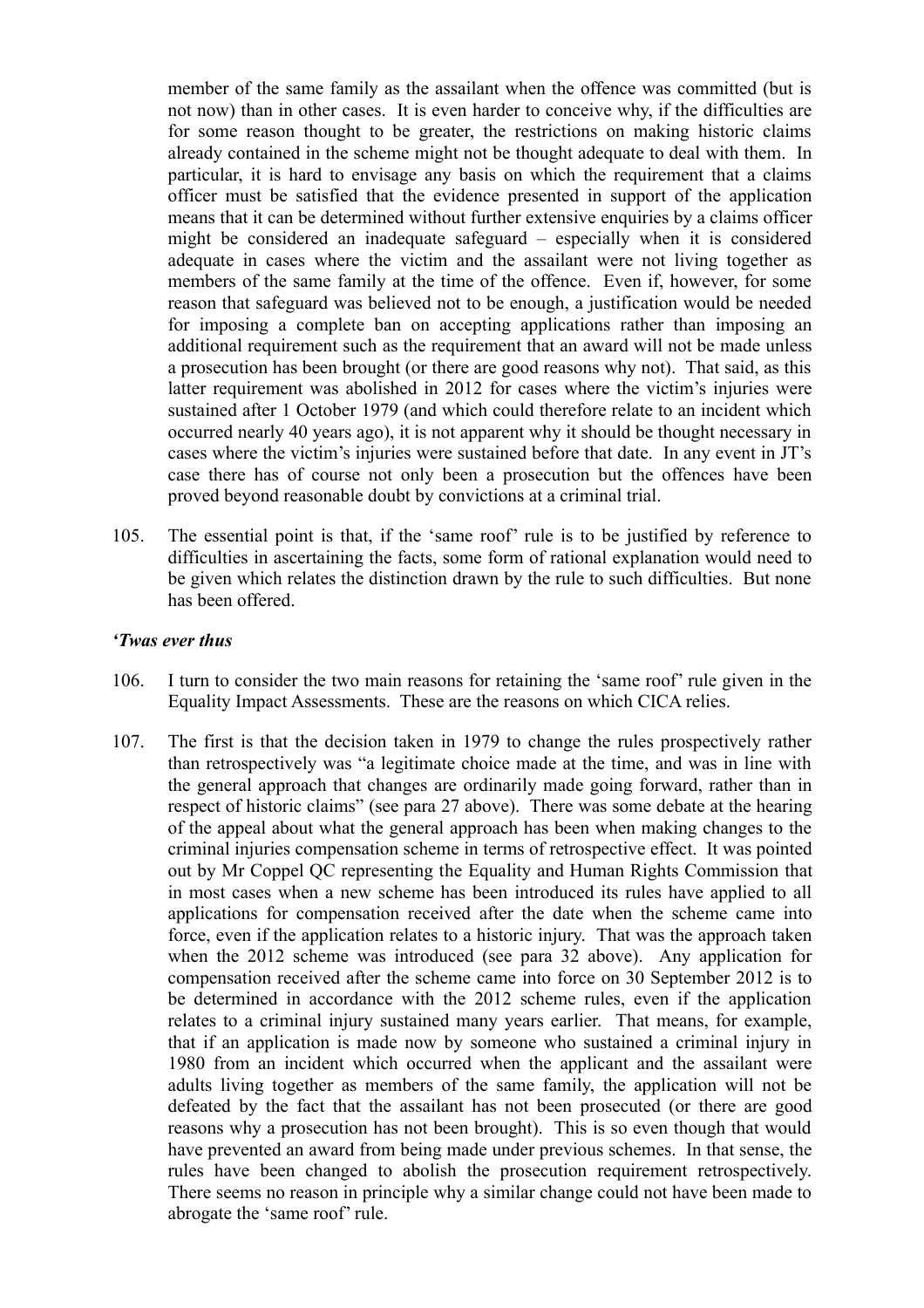- 108. Nevertheless, I would readily accept that to change rules only in relation to injuries sustained after the rule change occurred would, generally speaking, be a legitimate policy choice which it is within the province of government to make. Moreover, I have already accepted that a complaint that different rules apply in relation to injuries sustained before and after 1 October 1979 is not within the scope of article 14 at all.
- 109. What I do not accept is that a policy of changing rules only prospectively is capable of justifying a decision to perpetuate existing discrimination. In circumstances where victims of violent crimes who sustained injuries before 1 October 1979 are in general eligible for awards, as they are under the 2012 scheme, in the absence of some other justification it cannot be a good reason for excluding one group of victims from being considered for awards that they were excluded before. If it were, then no discriminatory rule or practice would ever need to be changed. As it was well put by Ms Morris QC, it is not a reasonable foundation for a decision to retain an otherwise unjustifiable rule simply to say "'twas ever thus".

## *Containing costs*

- 110. The principal reason given in the Equality Impact Assessments and relied on by CICA for retaining the 'same roof' rule is that removing it would have the effect of increasing the scheme's potential liability in an uncertain way and would also involve a significant administrative burden for CICA in circumstances where one of the aims of the reforms in 2012 was "to reduce the burden on the taxpayer and make the scheme sustainable in the long term" (see para 28 above). Counsel for CICA argued that, in the light of that aim, choices had to be made between those to whom compensation would be paid and those to whom it would not: if the scheme were extended for some it might have to be limited for others. It was submitted that such choices are pre-eminently choices for the democratically elected branches of government to make.
- 111. I fully accept that what level of resources to allocate to the criminal injuries compensation scheme and how to allocate those resources are pre-eminently choices for the Secretary of State to make with the approval of Parliament. Nevertheless, that freedom of choice is not completely unconstrained. In particular, it cannot be a sufficient reason for excluding a category of persons who have suffered injuries as a direct result of violent crimes from a scheme designed to compensate people who have suffered such injuries that doing so would save money. Although a wide margin is accorded to the Secretary of State in choosing how to allocate the funds made available for paying compensation to victims of crime, those funds must be allocated according to some rational set of criteria and not in a wholly arbitrary way. So, for example, it would not be rational let alone consistent with article 14 of the Convention to refuse to make awards to persons who sustained injuries between certain dates on the ground that they were living north of Watford when their injuries were sustained or that they are left-handed or that their assailant had dark hair.
- 112. In designing the 2012 scheme, the Secretary of State formulated a rational set of principles and policies for allocating the budgeted resources, which were set out in the consultation paper. It is not for the courts to question those principles and policies. But, as already discussed, preventing innocent victims who have suffered serious injuries as the direct result of deliberate violent crimes, including sexual assaults, from being considered for awards for the sole reason that their assailant was living with them as a family member at the time cannot be said to further the principles and policies underpinning the scheme. On the contrary, it is inconsistent with those principles and with the scheme's main purpose.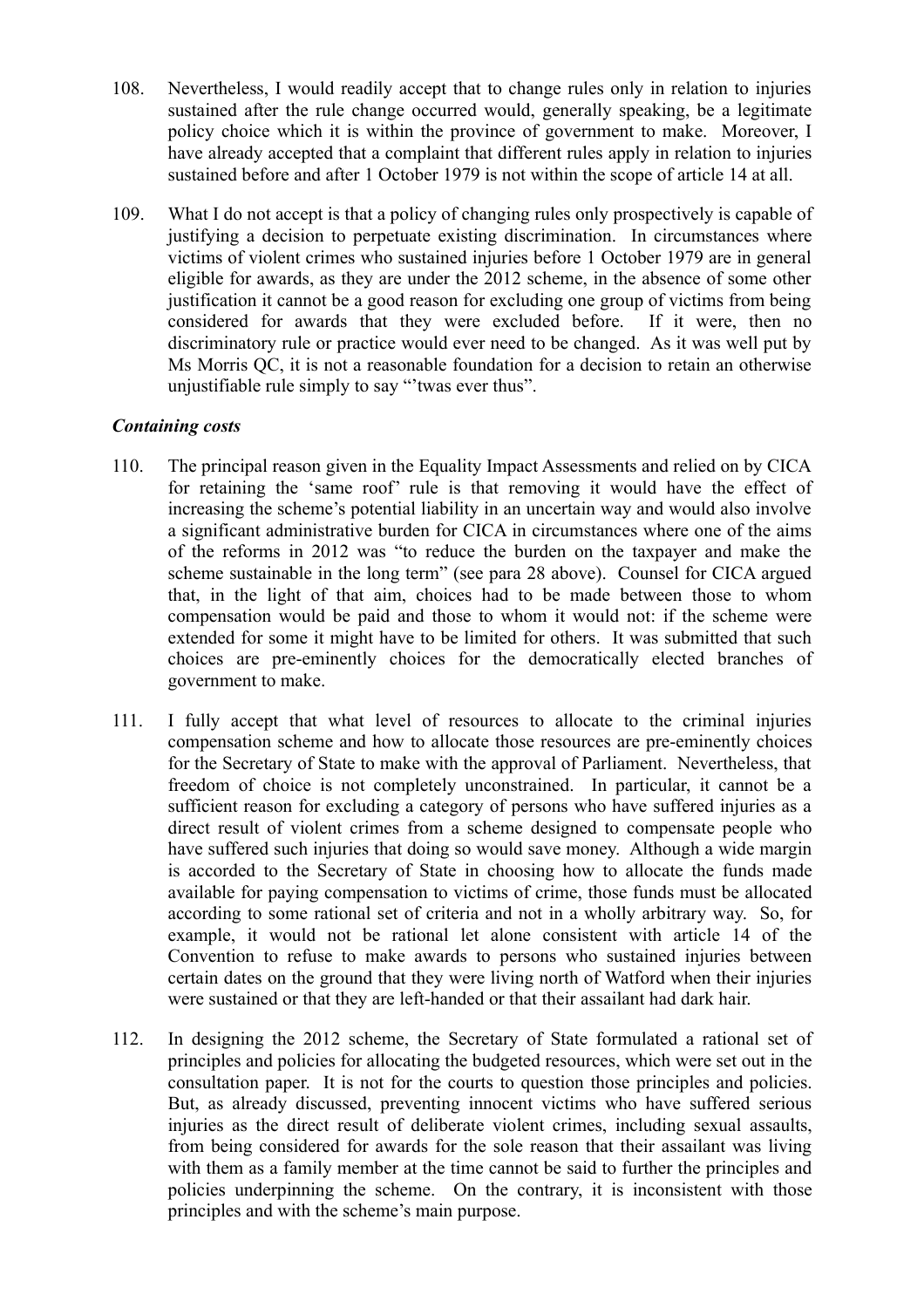- 113. Put in terms of proportionality, saving a potentially significant and uncertain cost is undoubtedly a legitimate aim and the 'same roof' rule is at least causally connected to that aim. However, there are plainly other ways of saving money which do not involve excluding a group of applicants from the scheme on an arbitrary and irrational basis. Such an approach in any event manifestly fails to strike a fair balance between the objective of saving cost and the rights of individuals in the position of JT.
- 114. The arbitrary and unfair nature of the rule which prevents JT from receiving an award of compensation is starkly illustrated by the award which has actually been made to her relative (see para 3 of this judgment). I do not belittle the injuries which that person suffered as a result of two incidents of sexual assault which occurred before 1 October 1979. But it is clear that in terms of severity those incidents cannot stand comparison with the repeated sexual abuse and rape to which JT was subjected during most of her childhood, as established at a criminal trial. A scheme under which compensation is awarded to the relative but denied to JT is obviously unfair. It is all the more unfair when the reason for the difference in treatment – that JT was living as a member of the same family as her abuser, whereas her relative was not – is something over which JT had no control and is a feature of her situation which most people would surely regard as making her predicament and suffering even worse.
- 115. In these circumstances I have no hesitation in concluding that the difference in treatment of which JT complains is manifestly without reasonable foundation and violates article 14 of the Convention.
- 116. I mentioned that in the Upper Tribunal the case was argued as one of discrimination on the ground of age. Although the judge recognised the possibility that the case might be framed as one of discrimination, in relation to those suffering injury before 1 October 1979, between people who were then living under the same roof as the assailant and those who were not, he discussed the issue of justification in essentially generic terms and did not focus on whether treating applicants differently on that specific ground is objectively justified.
- 117. In *A v Criminal Injuries Compensation Board* [2017] CSIH 46; 2017 SLT 984, on the other hand, the complaint of discrimination was put on the same ground as it has been on this appeal. The Court of Session (Inner House) was satisfied that the rule which bars victims who were living as members of the same family as their assailant from receiving compensation while allowing those who were not so living to do so was justified as "a prudent policy decision concerning the allocation of finite resources in a matter of socio-economic policy" (para 43). I have given respectful consideration to this decision but, for the reasons given, am unable to agree with it.

## *Conclusion on article 14*

- 118. I would therefore hold that treating JT as ineligible for an award of compensation on the ground that she was living as a member of the same family as her assailant at the time when he assaulted her is incompatible with article 14 of the Convention.
- 119. Under section 6 of the Human Rights Act 1998, it is unlawful for a "public authority" – which includes a court or tribunal – to act in a way which is incompatible with a Convention right unless (broadly speaking) it is required to do so by primary legislation. The precise test is set out in section 6(2) but it is unnecessary to consider the test in detail as it has not been suggested that section  $6(2)$  is applicable in this case. The 2012 scheme is contained in subordinate legislation and there is nothing in any primary legislation which requires the 2012 scheme to contain the 'same roof' rule or which prevents its removal. In particular, there is nothing in the 1995 Act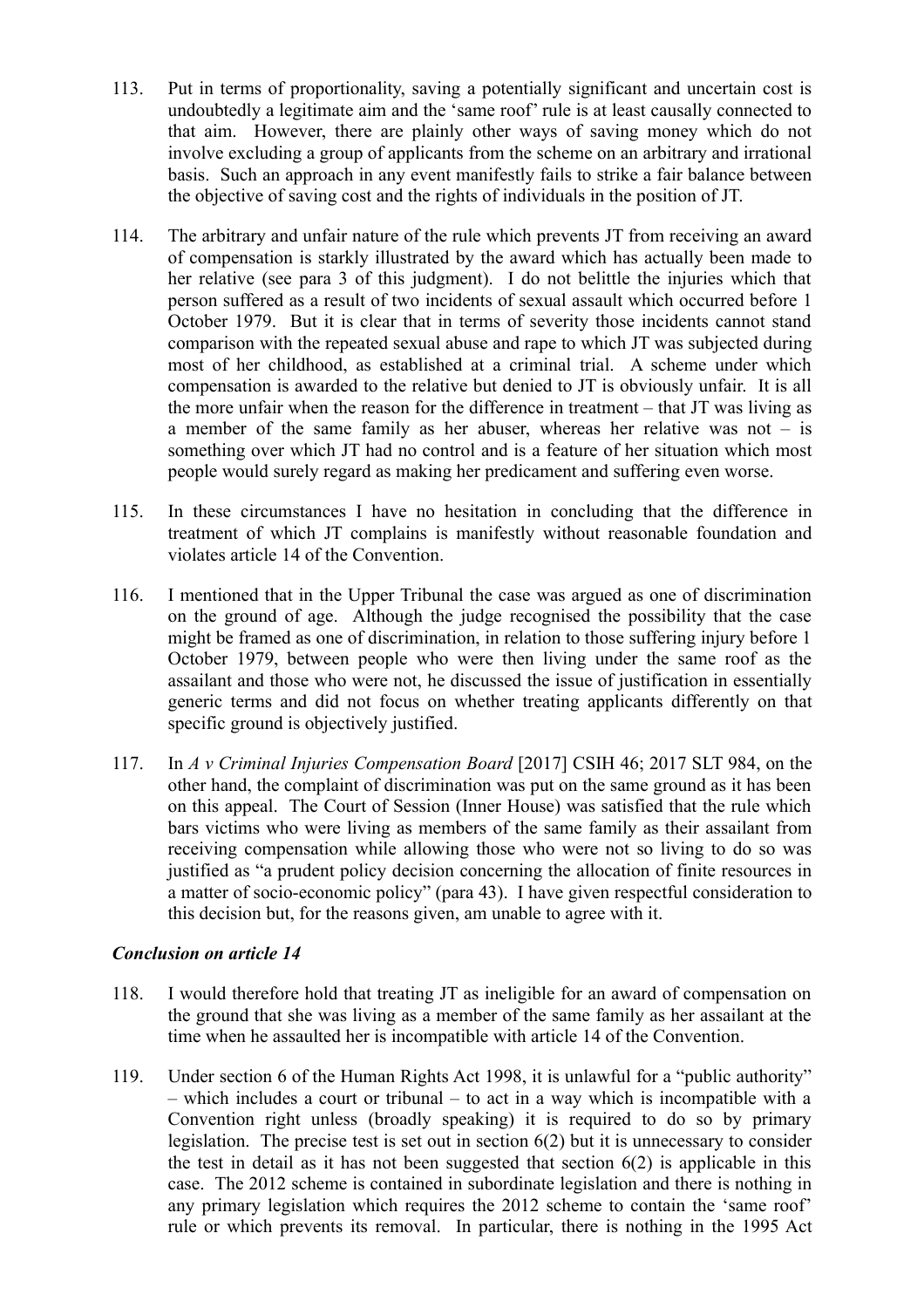under which the scheme was made which has that effect. Accordingly, section 6(1) of the Human Rights Act makes it unlawful for CICA (or any other public authority including the First-tier Tribunal) to apply para 19 of the 2012 scheme in JT's case.

## *Remedy*

- 120. Section 8(1) of the Human Rights Act provides that, in relation to any act of a public authority which the court finds is unlawful, the court may grant such relief or remedy, or make such order, within its powers as it considers just and appropriate.
- 121. In their skeleton arguments for this appeal, counsel for JT and for the Equality and Human Rights Commission invited the court, if the appeal is allowed, to make an order which grants JT's claim for an award of compensation for her injuries. As Ms Morris QC accepted in oral argument, however, the only issue raised in the First-tier Tribunal was whether para 19 of the 2012 scheme prevented an award of compensation from being made to JT. Whether, if not prevented by that rule, she is entitled to be paid an award and, if so, in what amount are not matters which have yet been determined by a claims officer or by the First-tier Tribunal. In these circumstances I would consider that the just and appropriate remedy is to declare that JT is not prevented by para 19 of the 2012 scheme from receiving an award.
- 122. The alternative remedy proposed by counsel for JT is simply to declare that para 19 of the 2012 scheme is incompatible with her rights under article 14 of the Convention. However, if what is envisaged is a declaration of incompatibility of the kind provided for in section 4 of the Human Rights Act, such a declaration is only appropriate where primary legislation prevents the removal of the incompatibility: see section 4(4)(b). As I have indicated, that is not the position here. Where, as here, a provision of subordinate legislation cannot be given effect in a way which is compatible with a Convention right and there is no primary legislation which prevents removal of the incompatibility, the court's duty under section 6(1) is to treat the provision as having no effect, as to give effect to it would be unlawful.

## *The Carmichael case*

- 123. On behalf of CICA, Mr Collins submitted that to make any order which 'disapplies' para 19 of the 2012 scheme in this case would be inconsistent with the recent decision of this court in *Secretary of State for Work and Pensions v Jayson Carmichael and Sefton Council* [2018] EWCA Civ 548. That case concerned a cap on housing benefit imposed by Regulation B13 of the Housing Benefit Regulations 2006. The way in which the cap operates is that Regulation B13 contains rules for calculating the number of bedrooms to which a claimant for housing benefit is entitled. If the number of bedrooms in the dwelling which the claimant occupies exceeds the number of bedrooms to which the claimant is entitled on the basis of this calculation, the claimant's eligible rent is reduced by a percentage. This percentage is 14% where the number of bedrooms in the dwelling exceeds by one the number of bedrooms to which the claimant is entitled and 25% where the number of bedrooms in the dwelling exceeds by two or more the number of bedrooms to which the claimant is entitled.
- 124. Under the terms of the regulation, Mr Carmichael and his wife, as a couple, were only entitled to one bedroom. This was despite the fact that Mrs Carmichael, who is severely disabled, cannot share a bedroom with her husband because of her disabilities. Moreover, the regulation allowed an additional bedroom for a child who cannot share a bedroom but not where the claimant or the claimant's partner cannot share a bedroom because of a disability. In *R (MA) v Secretary of State for Work and Pensions* [2016] UKSC 58; [2016] 1 WLR 4550 the Supreme Court held that in these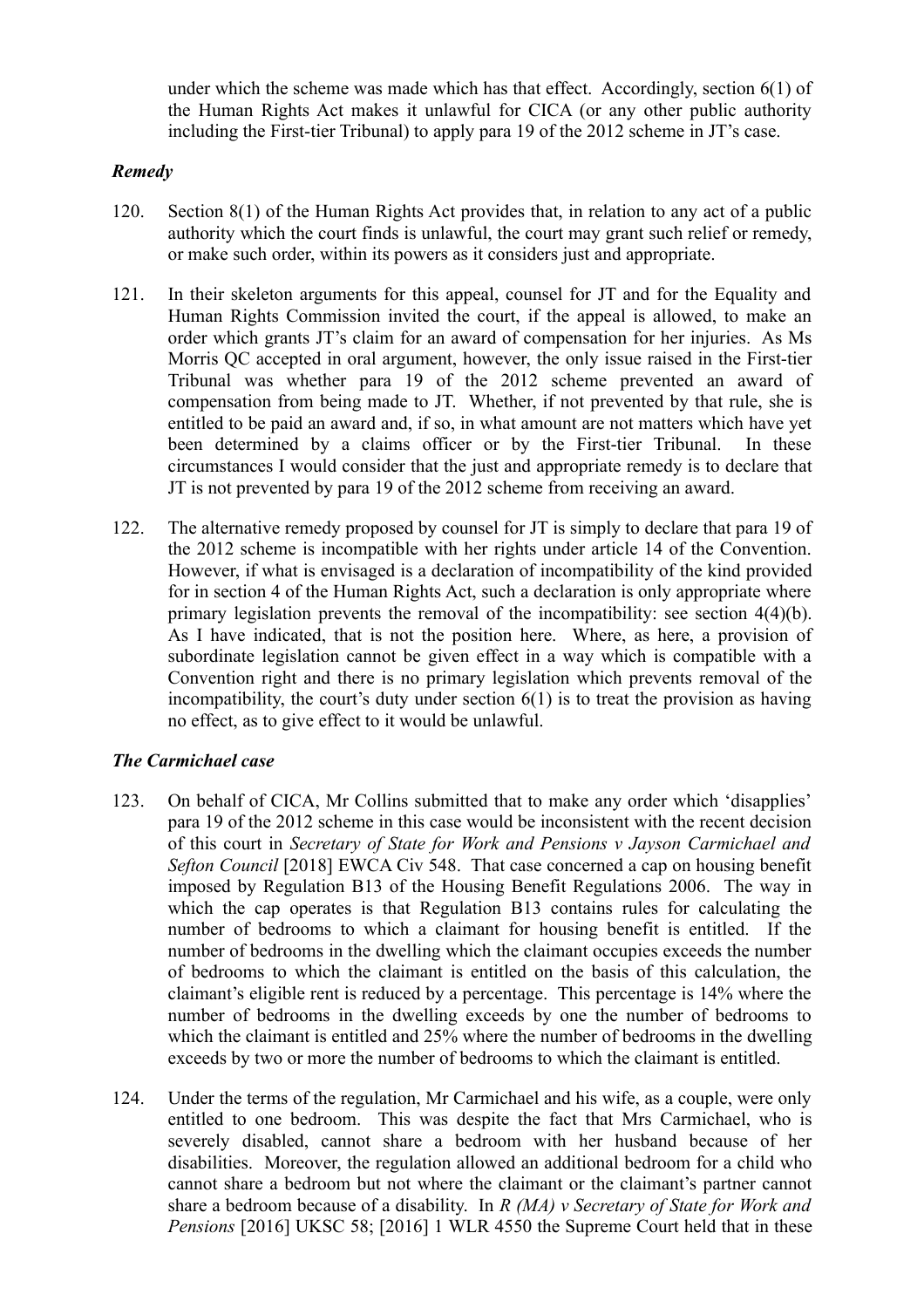circumstances to treat Mrs Carmichael as not requiring a separate bedroom when calculating the number of bedrooms to which she and her husband were entitled violated article 14 of the Convention. Following that decision the Upper Tribunal made an order for Mr Carmichael's housing benefit to be recalculated without making a 14% deduction for under-occupancy. The issue in the Court of Appeal was whether the Upper Tribunal was right to make that order. The position was complicated by the fact that Mr Carmichael had received discretionary housing payments which he would not have received but for the fact that his housing benefit had been reduced for underoccupancy and which there was a real likelihood that he would not have to repay if his housing benefit were to be re-calculated so that he now received the sums previously deducted. In that event he would effectively have received double provision.

- 125. The argument made by the Secretary of State in the *Carmichael* case and accepted by the majority of the Court of Appeal (Flaux LJ and Sir Brian Leveson P) was that the First-tier Tribunal and Upper Tribunal had no power to disapply the Housing Benefit Regulations so as to reach the conclusion that Mr Carmichael had been underpaid housing benefit. It was not suggested that a court or tribunal can never disapply a provision of subordinate legislation where to apply it would be incompatible with a Convention right and contrary to section 6(1) of the Human Rights Act. Such a suggestion would be flatly inconsistent with the Human Rights Act and with Supreme Court authority. Thus, counsel for the Secretary of State expressly accepted, as he was bound to do, that there are circumstances in which section 6(1) requires subordinate legislation to be disapplied. What he argued, and what the majority of the Court of Appeal accepted, was that there was no such power in the *Carmichael* case as there was no provision of the Housing Benefit Regulations which a court or tribunal could put its finger on as incompatible with Mr Carmichael's right under article 14 of the Convention not to be treated in a discriminatory way.
- 126. In particular, it was said that there was nothing unlawful in the provision which says that, where the number of bedrooms in the dwelling exceeds by one the number of bedrooms to which the claimant is entitled, the claimant's eligible rent is to be reduced by 14%. The problem was not with that provision but with the fact that Regulation B13 did not provide for Mr Carmichael to be entitled to an additional bedroom in circumstances where he and his wife could not share a bedroom because of her disability. But in order to overcome this defect, it would be necessary to rewrite the regulation by adding a further category of case where an extra bedroom is allowed. That was something which only Parliament, and not the court or a tribunal, has the power to do.
- 127. I dissented in the *Carmichael* case. I did so because in my view there is no requirement that, in order to treat subordinate legislation as invalid and of no effect in a particular case by reason of section 6(1) of the Human Rights Act, it must be possible to identify a provision of the legislation which is of itself incompatible with a Convention right and hence unlawful: see paras 86-89 of the judgment. I also considered that the Secretary of State's argument was inconsistent with authority binding on the Court of Appeal: see paras 90-99. But the other members of the court did not agree with those views. In these circumstances, if this case had been factually analogous to the *Carmichael* case, I would have felt bound to follow the approach adopted by the majority in that case despite my belief that it is impossible to reconcile that approach with the decision of the Supreme Court in the *Mathieson* case and with other authorities.
- 128. However, this case is not analogous to the *Carmichael* case. There is no difficulty in the present case in identifying a particular provision of the relevant subordinate